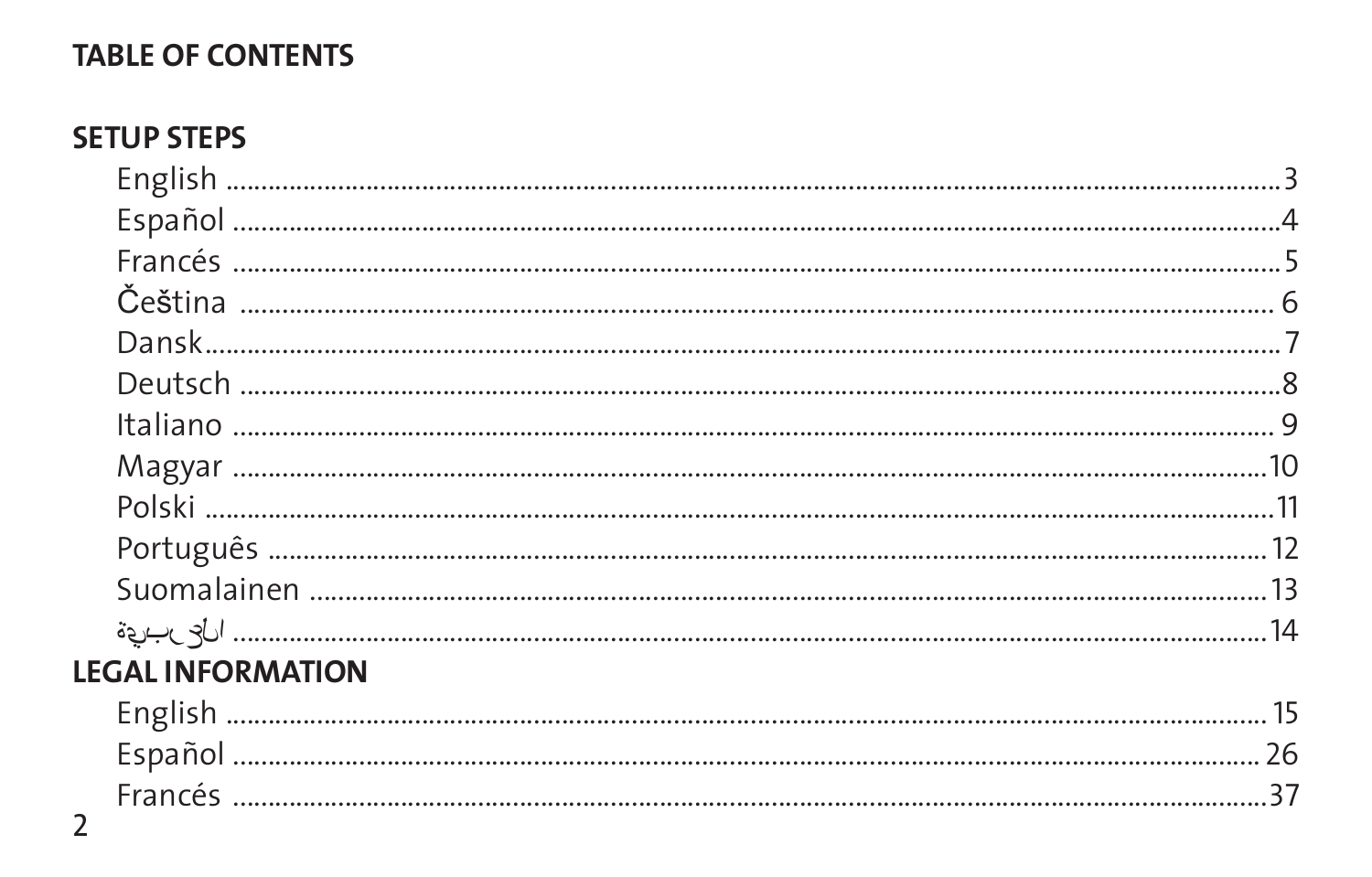**English**



### **SETUP STEPS**

Follow the setup steps in the order they are given to ensure that your Optical™ Cable by Corning correctly connects your computer/host to your peripheral device.

- 1. Ensure that your host and peripheral devices are self-powered. Optical Cables by Corning are for use only with self-powered devices.
- 2. Insert the Optical Cable by Corning into the ports on your computer and device that correspond with the cable protocol. The device should turn on automatically when it receives a signal from the computer. If not, please make sure the device is connected to an appropriate power supply.
- 3. When disconnecting the Optical Cable by Corning, remember to eject the device on your computer before disconnecting the cable.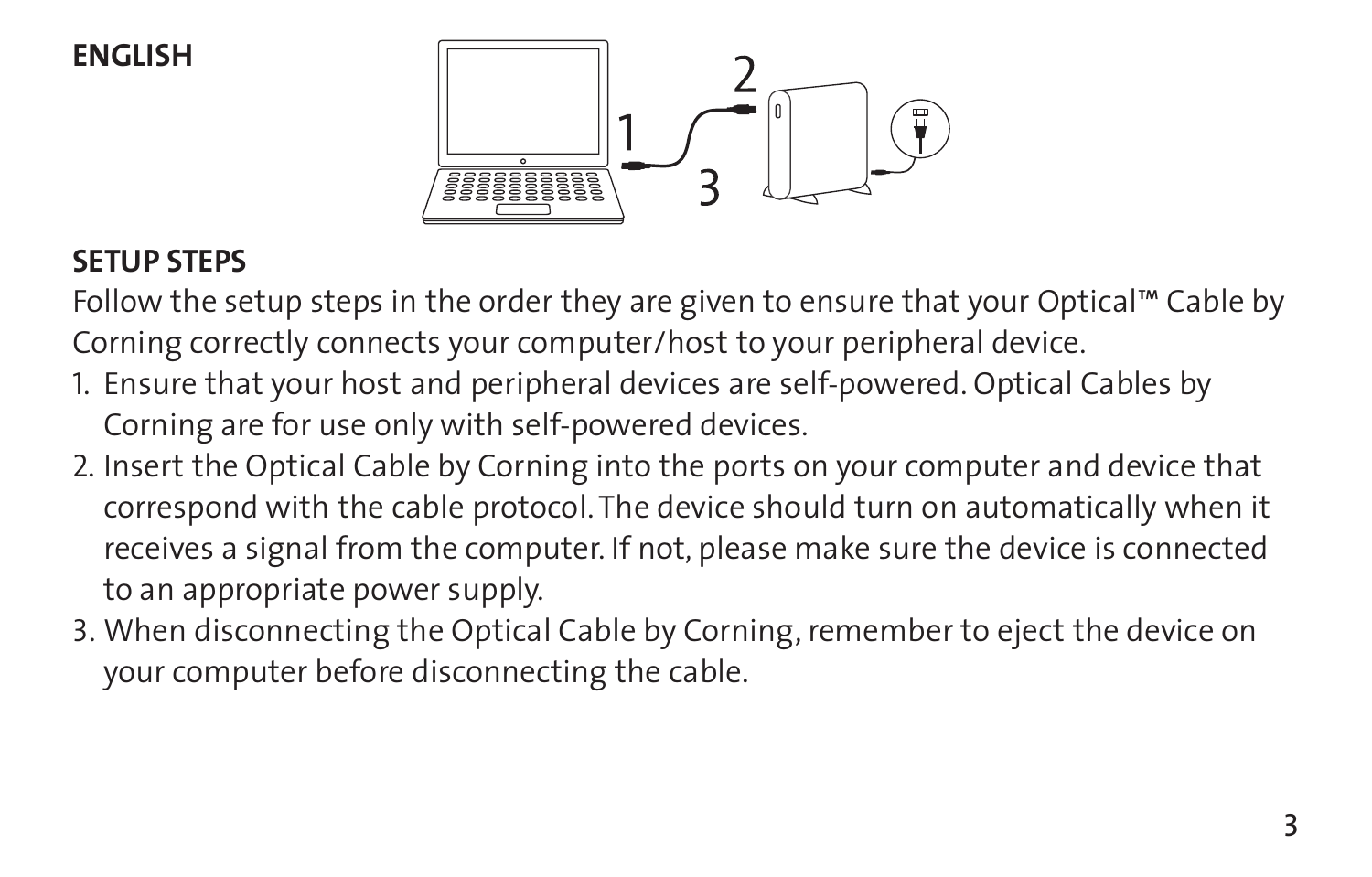## **Español**



# **Pasos de configuración**

Siga los pasos de configuración en el orden que se indican para asegurarse de que el Optical™ Cable by Corning conecte correctamente su ordenador/host a su dispositivo periférico.

- 1. Asegúrese de que su host y los dispositivos periféricos cuenten con alimentación independiente. Los Optical Cables by Corning son para utilizar únicamente con dispositivos con alimentación independiente.
- 2. Inserte el Optical Cable by Corning en los puertos de su ordenador y del dispositivo que se correspondan con el protocolo del cable. El dispositivo debera encenderse automáticamente al recibir la señal del ordenador. Si no es así, asegúrese de que el dispositivo esté conectado a una fuente de suministro eléctrico adecuada.
- 3. Para desconectar el Optical Cable by Corning, recuerde expulsar el dispositivo en su ordenador antes de desconectar el cable.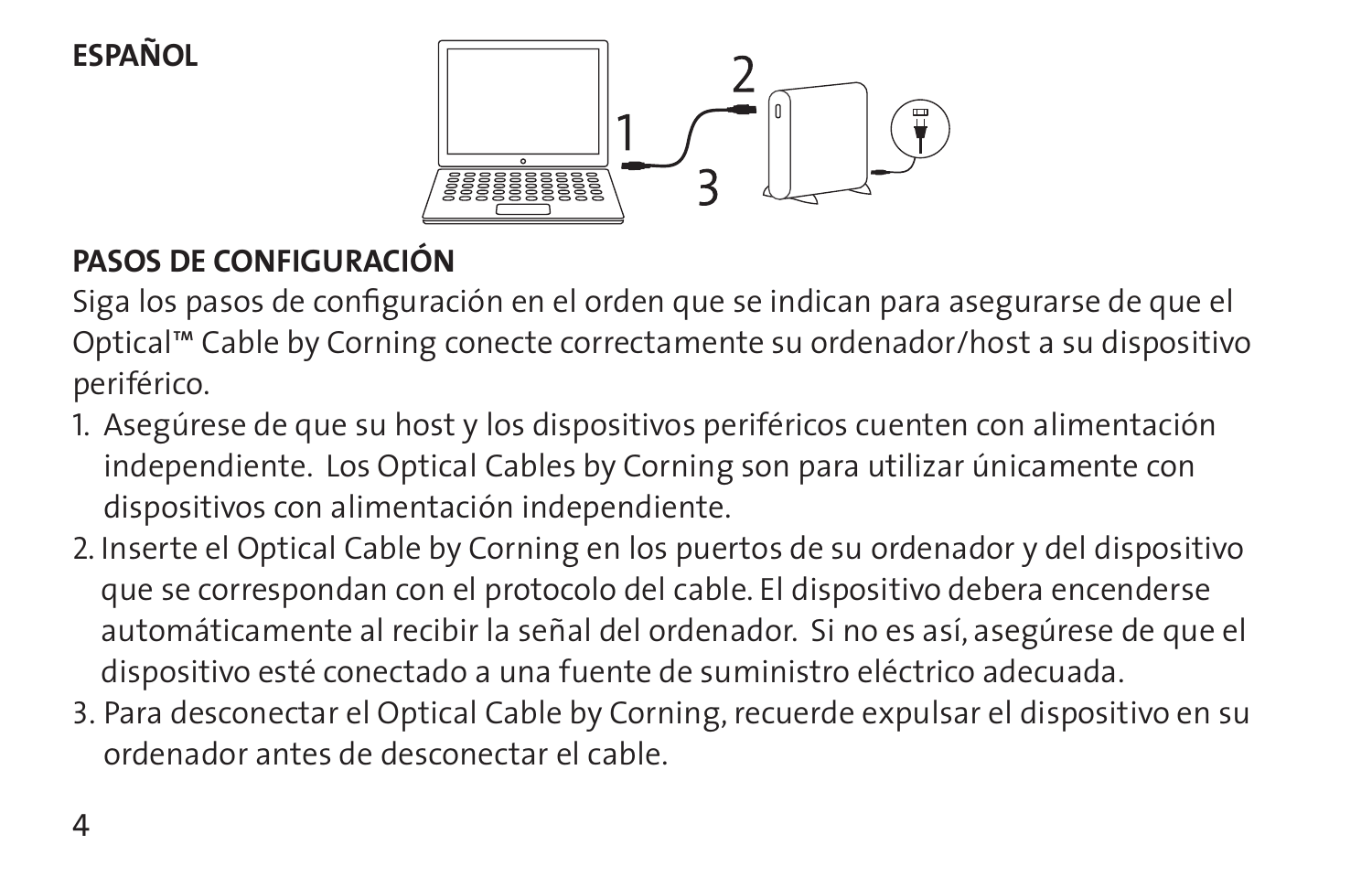**Francés**



## **ÉTAPES DE CONFIGURATION**

Suivez les étapes de configuration dans l'ordre indiqué pour vous assurer que le câble optique Optical™ Cable by Corning relie correctement votre ordinateur/hôte à votre périphérique.

- 1. Vérifiez que votre hôte et vos périphériques sont auto-alimentés. Les câbles optiques Optical Cables by Corning doivent uniquement être utilisés avec des périphériques auto-alimentés.
- 2. Insérez le câble optique Optical Cable by Corning dans les ports correspondant au protocole de câblage de votre ordinateur et de votre périphérique. Le périphérique doit s'allumer automatiquement lorsqu'il reçoit un signal de l'ordinateur. Si ce n'est pas le cas, assurez-vous que le périphérique soit branché à une source d'alimentation adéquate.
- 3. Lorsque vous débranchez le câble optique Optical Cable by Corning, n'oubliez pas d'éjecter le périphérique de votre ordinateur avant de débrancher le câble.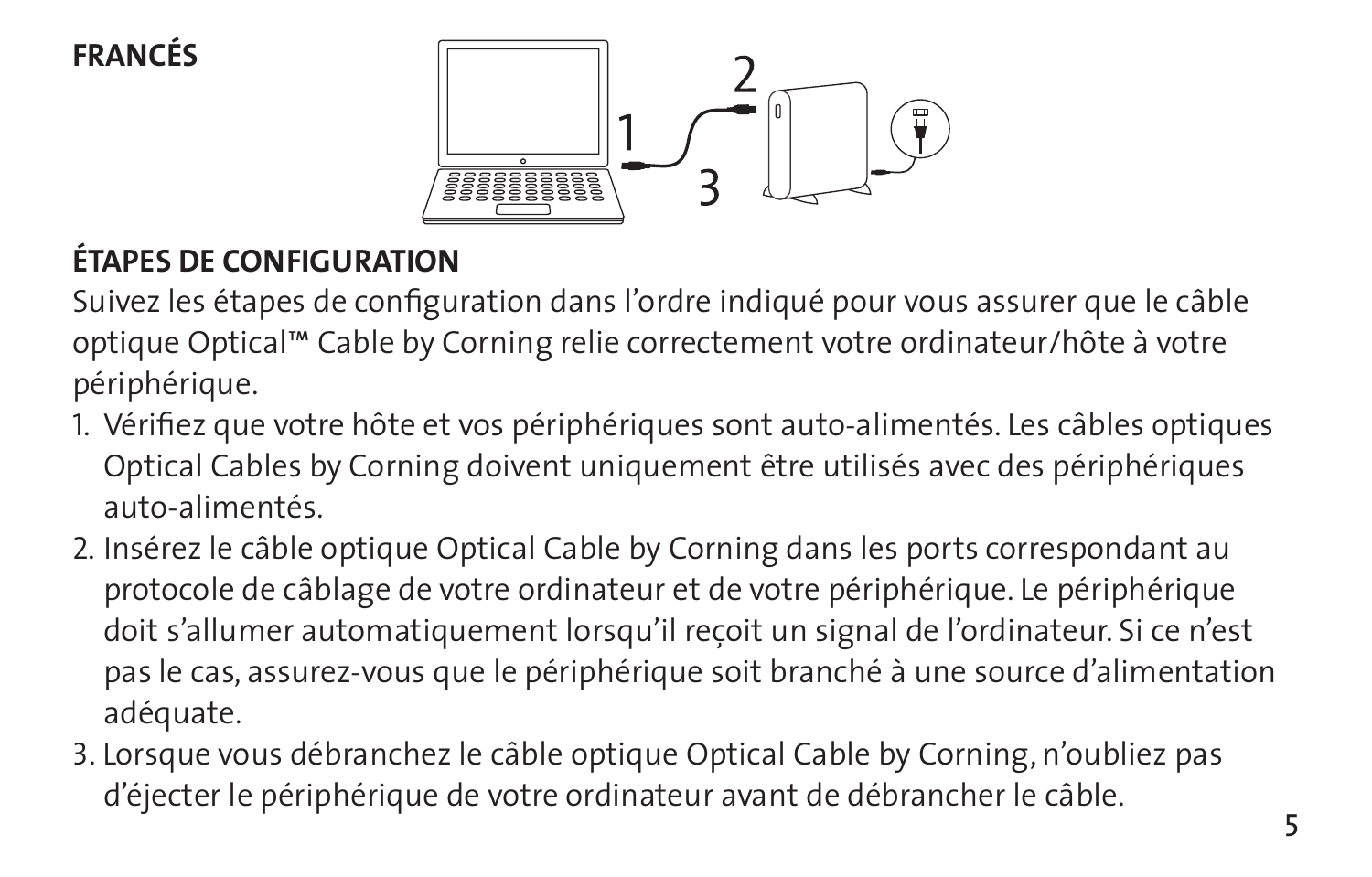# č**e**š**tina**



## **KROKY NASTAVENÍ**

Kroky nastavení provádějte ve stanoveném pořadí, aby váš optický kabel Optical™ Cable by Corning správně propojil váš počítač/hostitele s periferním zařízením.

- 1. Ujistěte se, že vaše hostitelské i periferní zařízení mají vlastní napájení. Optické kabely Optical Cables by Corning lze použít pouze pro zařízení s vlastním napájením.
- 2. Optický kabel Optical Cable by Corning zasuňte na počítači i zařízení do portu, který je pro použití tohoto kabelu vhodný. Zařízení by se mělo po přijetí signálu z počítače automaticky zapnout. Pokud tomu tak není, ujistěte se, že je zařízení připojeno k vhodnému zdroji napětí.
- 3. Před odpojením optického kabelu Optical Cable by Corning nezapomeňte příslušné zařízení na počítači vysunout.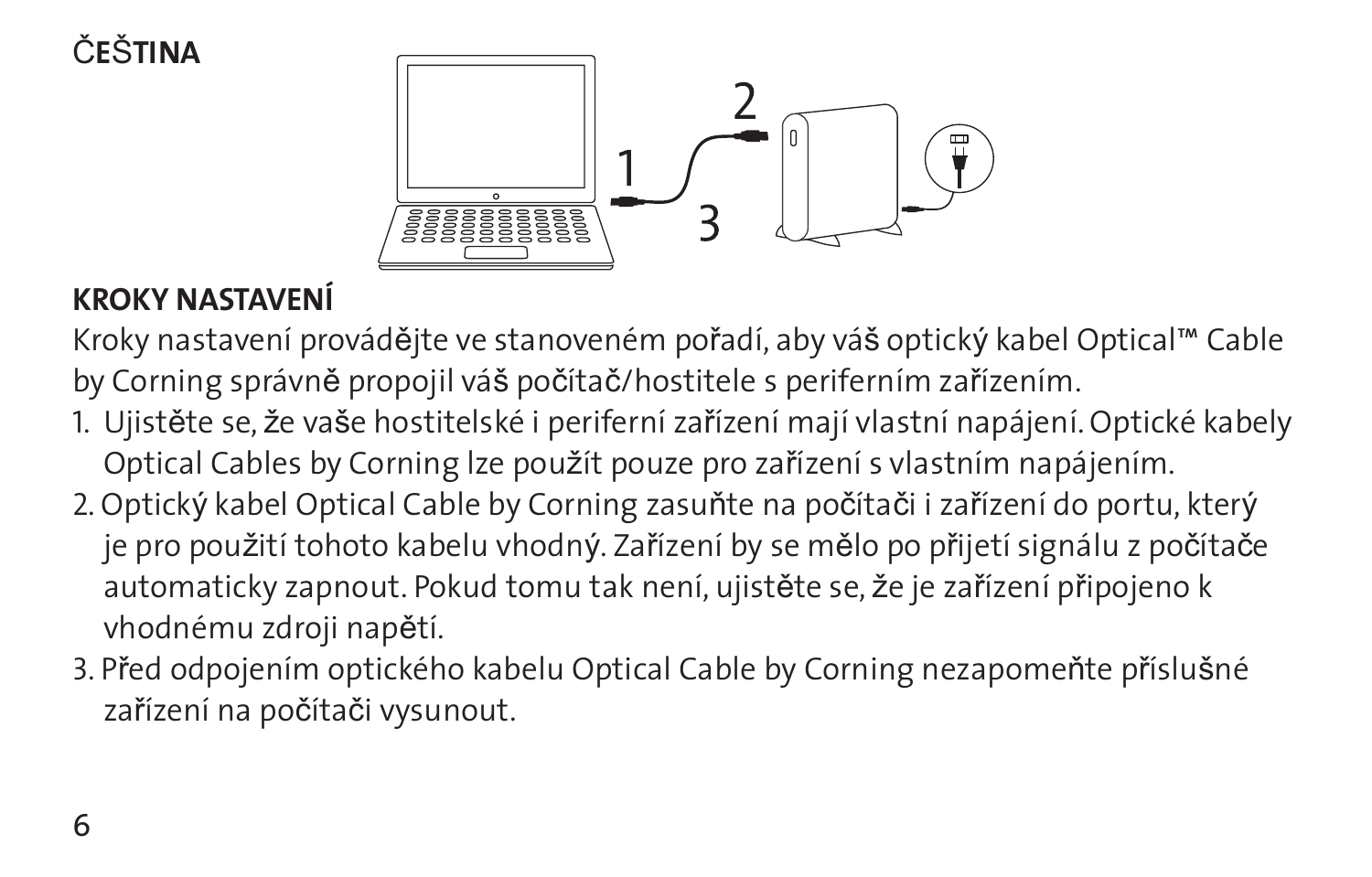**Dansk**



### **OPSÆTNINGSTRIN**

Følg disse opsætningstrin i den nævnte rækkefølge for at sikre, at dit Optical™ Cable by Corning forbinder din computer/vært med din perifere enhed på korrekt vis.

- 1. Sørg for, at din vært og dine perifere enheder har egen strømforsyning. Optical Cables by Corning er kun beregnet til brug med enheder med egen strømforsyning.
- 2. Tilslut dit Optical Cable by Corning til portene på din computer og enhed, der stemmer overens med protokollen for kablet. Enheden bør starte automatisk, når den modtager et signal fra computeren. Hvis det ikke er tilfældet, skal du kontrollere, at enheden er tilsluttet en passende strømforsyning.
- 3. Når du frakobler dit Optical Cable by Corning, skal du huske at skubbe enheden ud fra din computer, inden du frakobler kablet.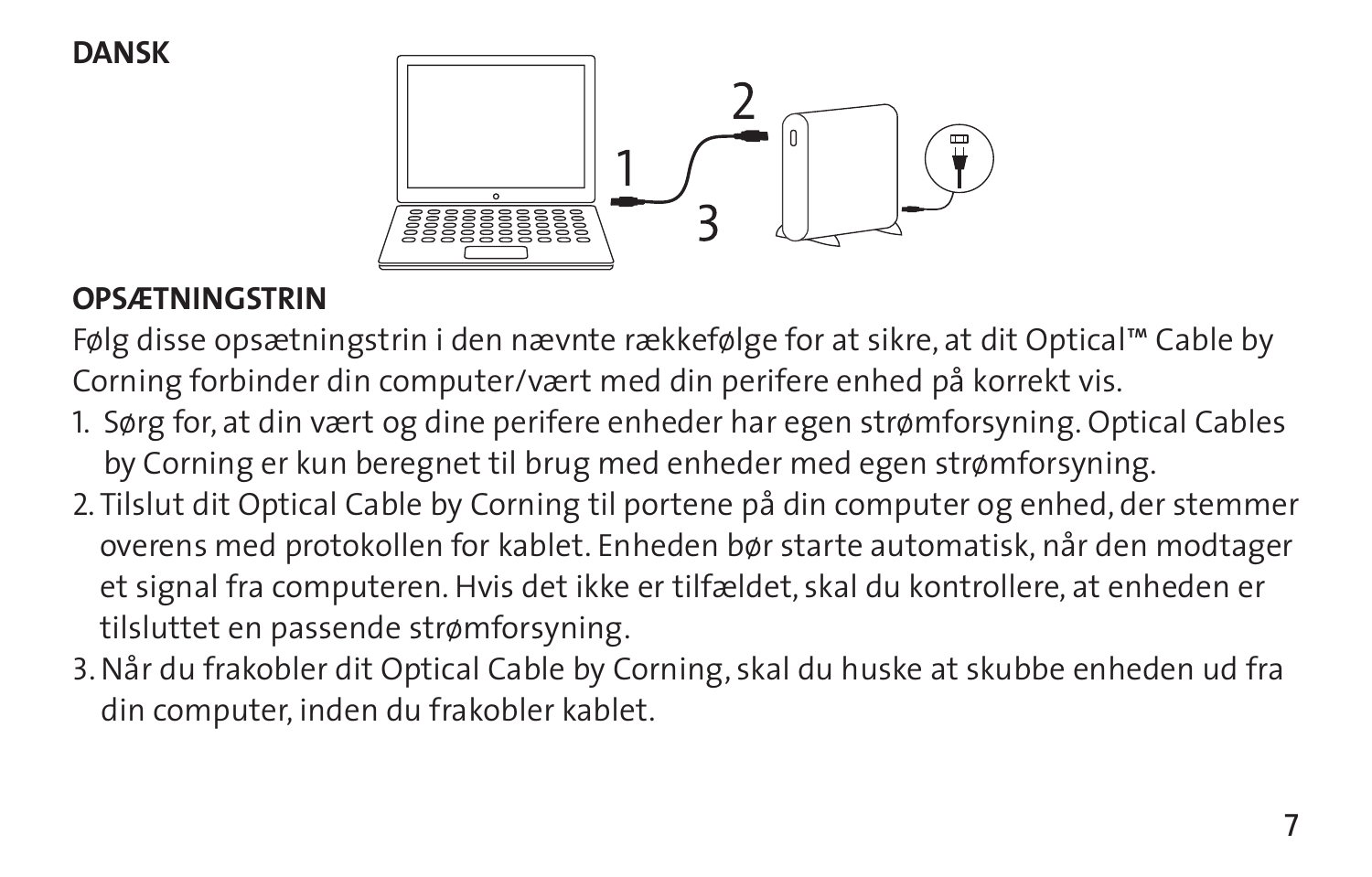### **Deutsch**



### **EINRICHTUNGSSCHRITTE**

Befolgen Sie die Einrichtungsschritte in der vorgegebenen Reihenfolge. Auf diese Weise sorgen Sie dafür, dass das Optical™ Cable by Corning den Computer/Host ordnungsgemäß mit dem Peripheriegerät verbindet.

- 1. Vergewissern Sie sich, dass Ihre Host- und Peripheriegeräte über eine eigene Stromversorgung verfügen. Optical Cables by Corning sind ausschließlich zur Verwendung mit Geräten bestimmt, die über eine eigene Stromversorgung verfügen.
- 2. Stecken Sie das Optical Cable by Corning in die dem Kabelprotokoll entsprechenden Anschlüsse am Computer und am Gerät ein. Das Gerät sollte sich beim Empfang eines Signals vom Computer automatisch einschalten. Ist dies nicht der Fall, stellen Sie sicher, dass das Gerät mit einer geeigneten Stromquelle verbunden ist.
- 3. Werfen Sie das Gerät zunächst am Computer aus, bevor Sie das Optical Cable by Corning trennen.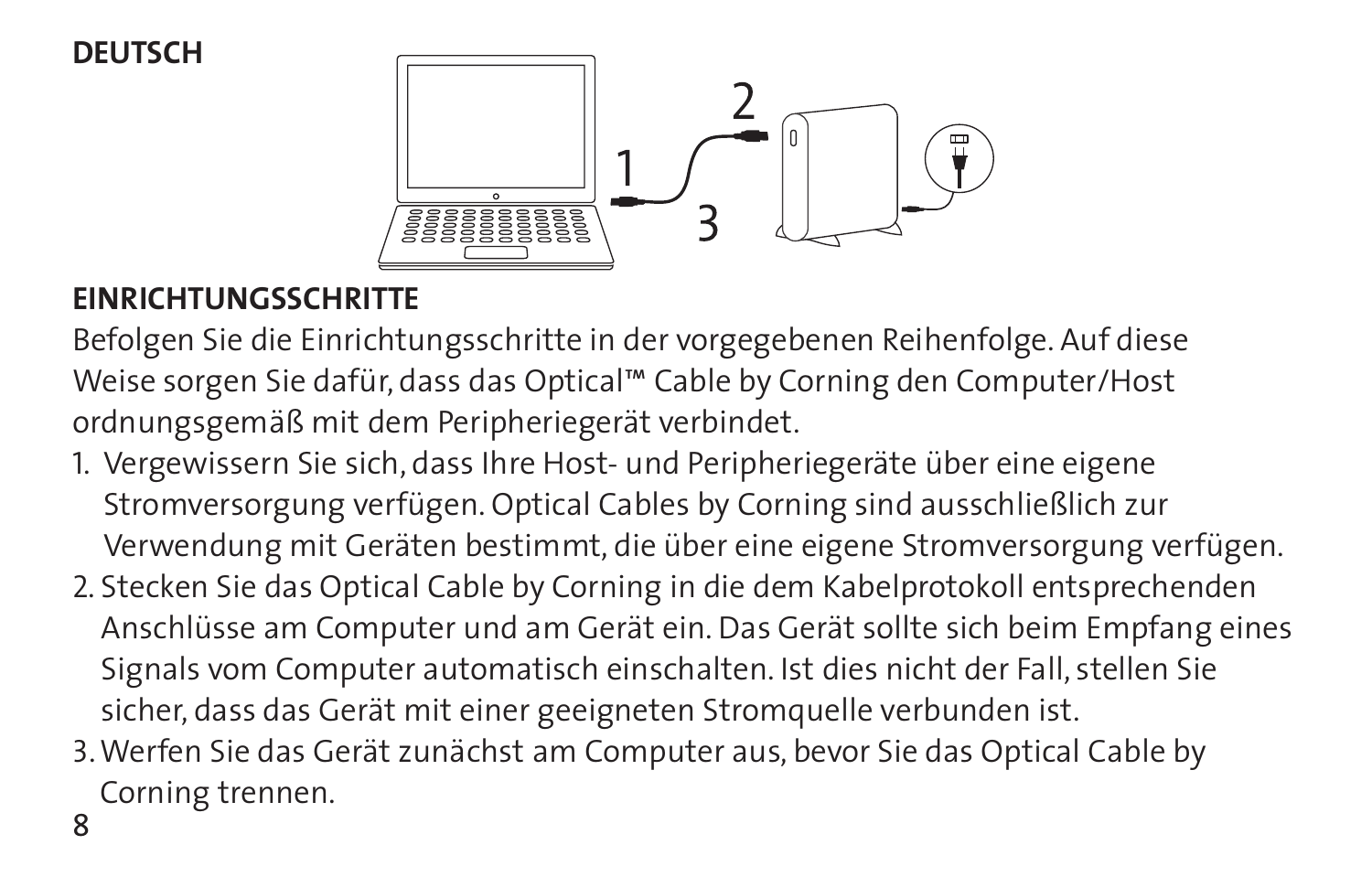#### **italiano**



### **CONFIGURAZIONE DI INSTALLAZIONE**

Seguire le fasi di installazione nell'ordine fornito per assicurarsi che l'Optical™ Cable by Corning colleghi correttamente il computer/l'host al dispositivo periferico.

1. Verificare che l'host e il dispositivo periferico siano autoalimentati. Gli Optical Cables

by Corning sono concepiti per l'uso solo con dispositivi autoalimentati.

- 2. Inserire l'Optical Cable by Corning nelle porte sul computer e sul dispositivo corrispondenti al protocollo del cavo. Il dispositivo si accenderà automaticamente al ricevimento di un segnale dal computer. In caso contrario, verificare che il dispositivo sia collegato a una sorgente di alimentazione appropriata.
- 3. Quando si scollega l'Optical Cable by Corning, ricordarsi di espellere il dispositivo dal computer prima di scollegare il cavo.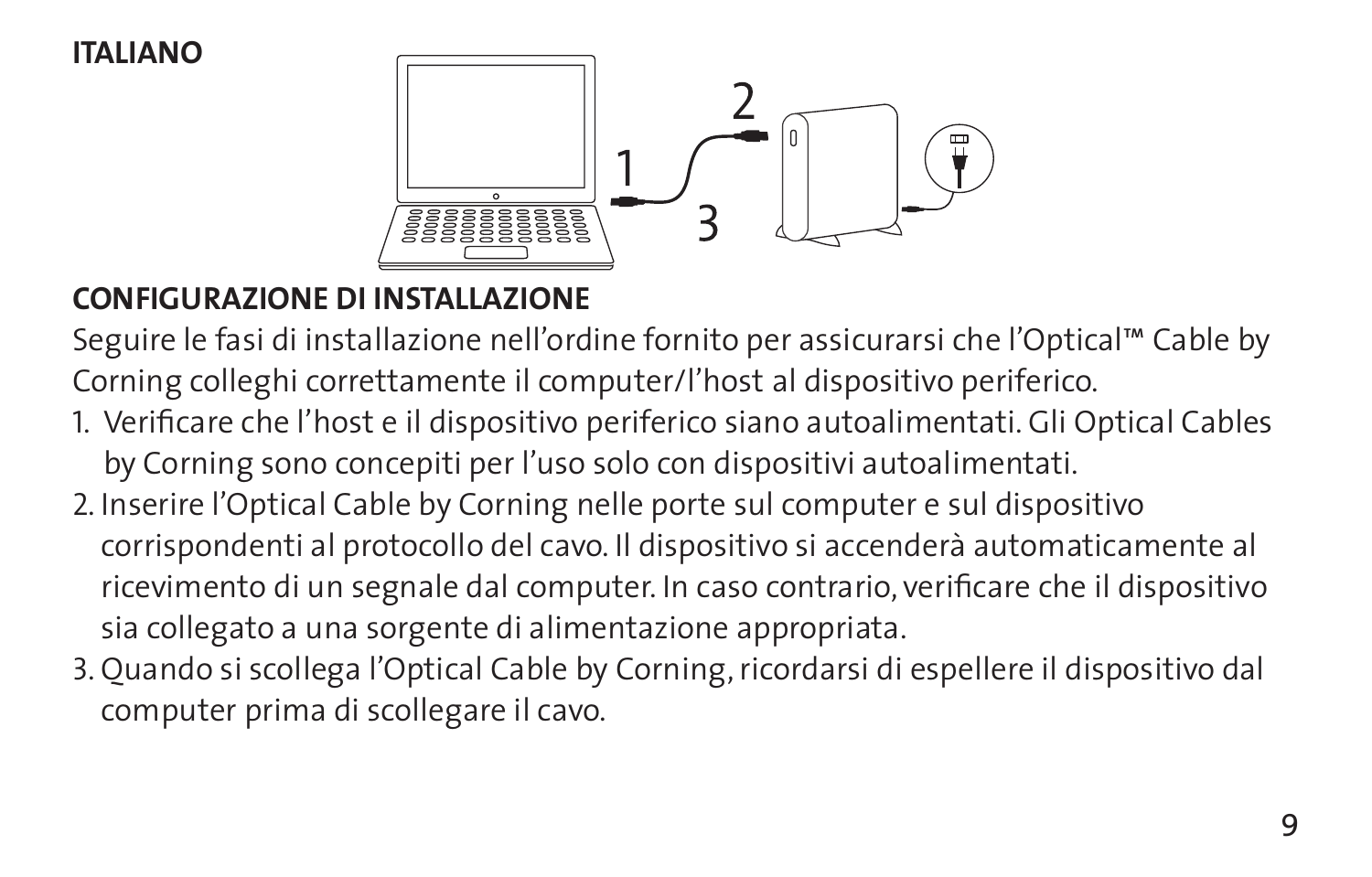#### **Magyar**



# **BESZERELÉS LÉPÉSEI**

A megadott sorrendben végezze el a beszerelés lépéseit, ezzel biztosíthatja, hogy az Optical™ Cable by Corning megfelelő összeköttetést nyújtson a számítógép/hoszt és a perifériás eszköz között.

- 1. Ellenőrizze, hogy a hoszt és a perifériás eszközök rendelkeznek-e saját áramforrással. Az Optical Cables by Corning kizárólag saját áramforrásról működő berendezésekkel használhatóak.
- 2. Csatlakoztassa az Optical Cable by Corning kábelt a számítógép és az eszköz azon portjába, mely megfelel a kábel típusának. Az eszköz azonnal bekapcsol, amint jelzést kap a számítógéptől. Ha nem, ellenőrizze, hogy az egység be van-e dugva egy megfelelő áramforrásba.
- 3. Az Optical Cable by Corning lecsatlakoztatása előtt ne felejtse el eltávolítani az eszközt a számítógépen.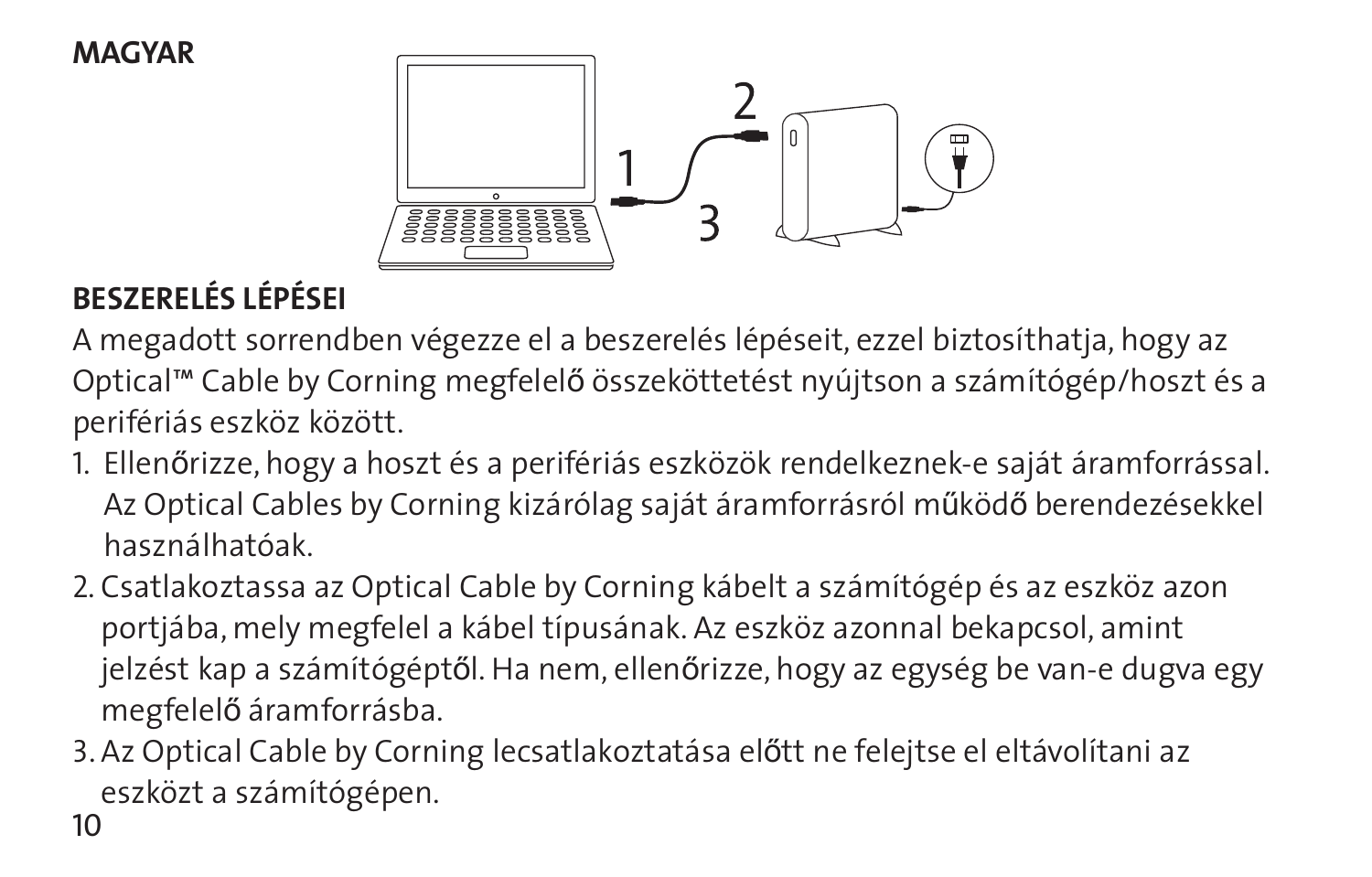**Polski**



#### **INSTALACJA**

Wykonaj czynności instalacyjne w podanej kolejności. Zapewni to prawidłowe połączenie komputera/komputera-hosta z urządzeniem peryferyjnym za pośrednictwem kabla światłowodowego Optical™ Cable by Corning.

- 1. Upewnij się, że komputer-host i urządzenia peryferyjne mają własne zasilanie. Kable światłowodowe Optical Cables by Corning są przeznaczone do stosowania wyłącznie z urządzeniami z własnym zasilaniem.
- 2. Wpinaj kabel światłowodowy Optical Cable by Corning w gniazda na komputerze i urządzeniu, które są zgodne z charakterystyką kabla. Urządzenie powinno automatycznie włączyć się po otrzymaniu sygnału z komputera. Jeśli się nie włączy, sprawdź, czy urządzenie jest podłączone do odpowiedniego zasilacza.
- 3. Należy pamiętać, aby przed odłączeniem kabla światłowodowego Optical Cable by Corning, wysunąć urządzenie z komputera.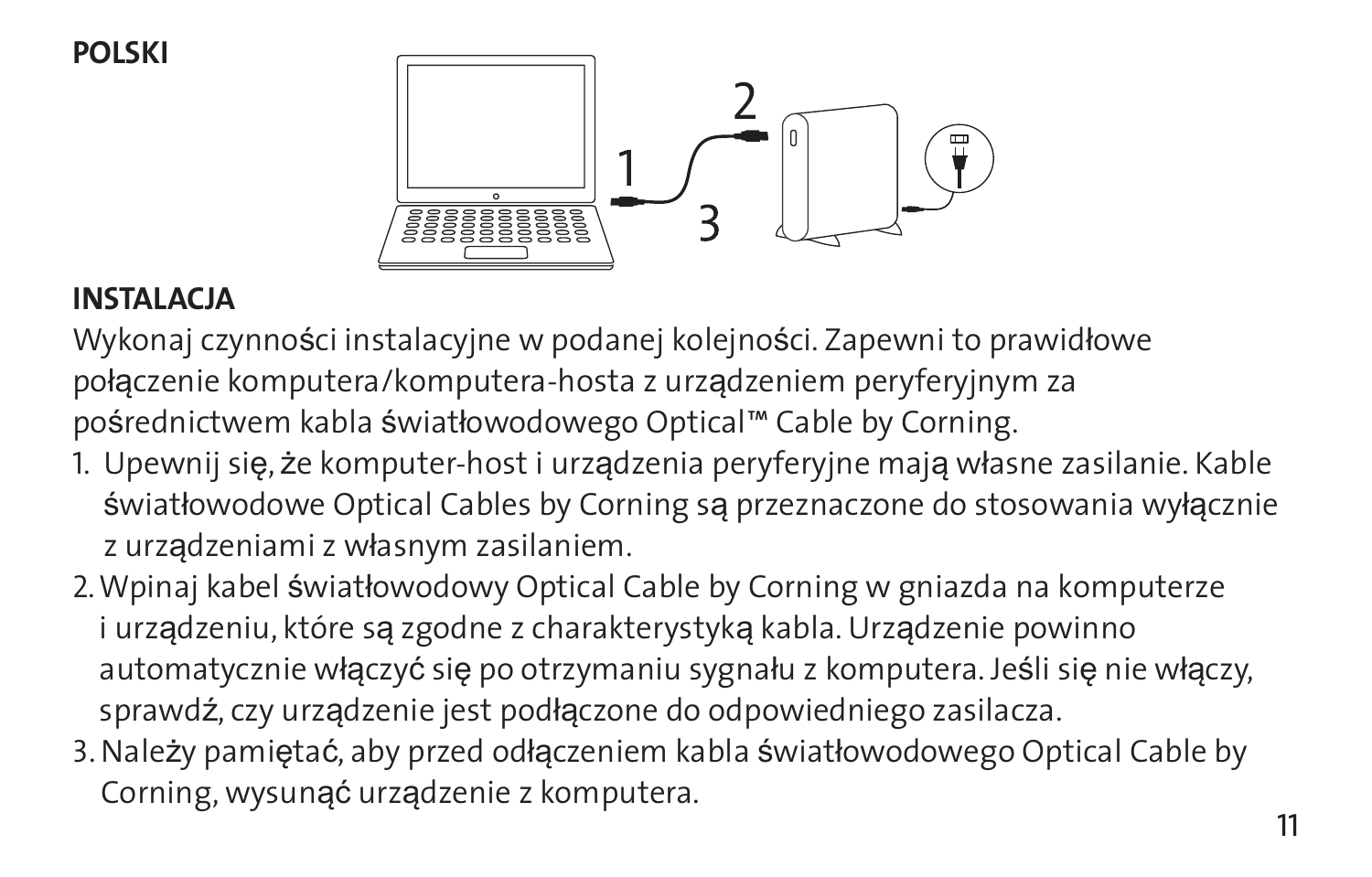# **português**



# **CONFIGURAÇÃO DE INSTALAÇÃO**

Siga os passos de configuração pela ordem apresentada para garantir que o Optical™ Cable by Corning liga corretamente o seu computador/anfitrião ao dispositivo periférico. 1. Certifique-se de que os seus dispositivos anfitrião e periférico têm alimentação

- própria. Os Optical Cables by Corning utilizam-se apenas com dispositivos com alimentação própria.
- 2. Introduza o Optical Cable by Corning nas portas do computador e do dispositivo que correspondem ao protocolo do cabo. O dispositivo deverá ligar-se automaticamente ao receber um sinal do computador. Se tal não acontecer, certifique-se de que o dispositivo está ligado a uma fonte de alimentação adequada.
- 3. Ao desligar o Optical Cable by Corning, não se esqueça de ejetar o dispositivo do computador antes de desligar o cabo.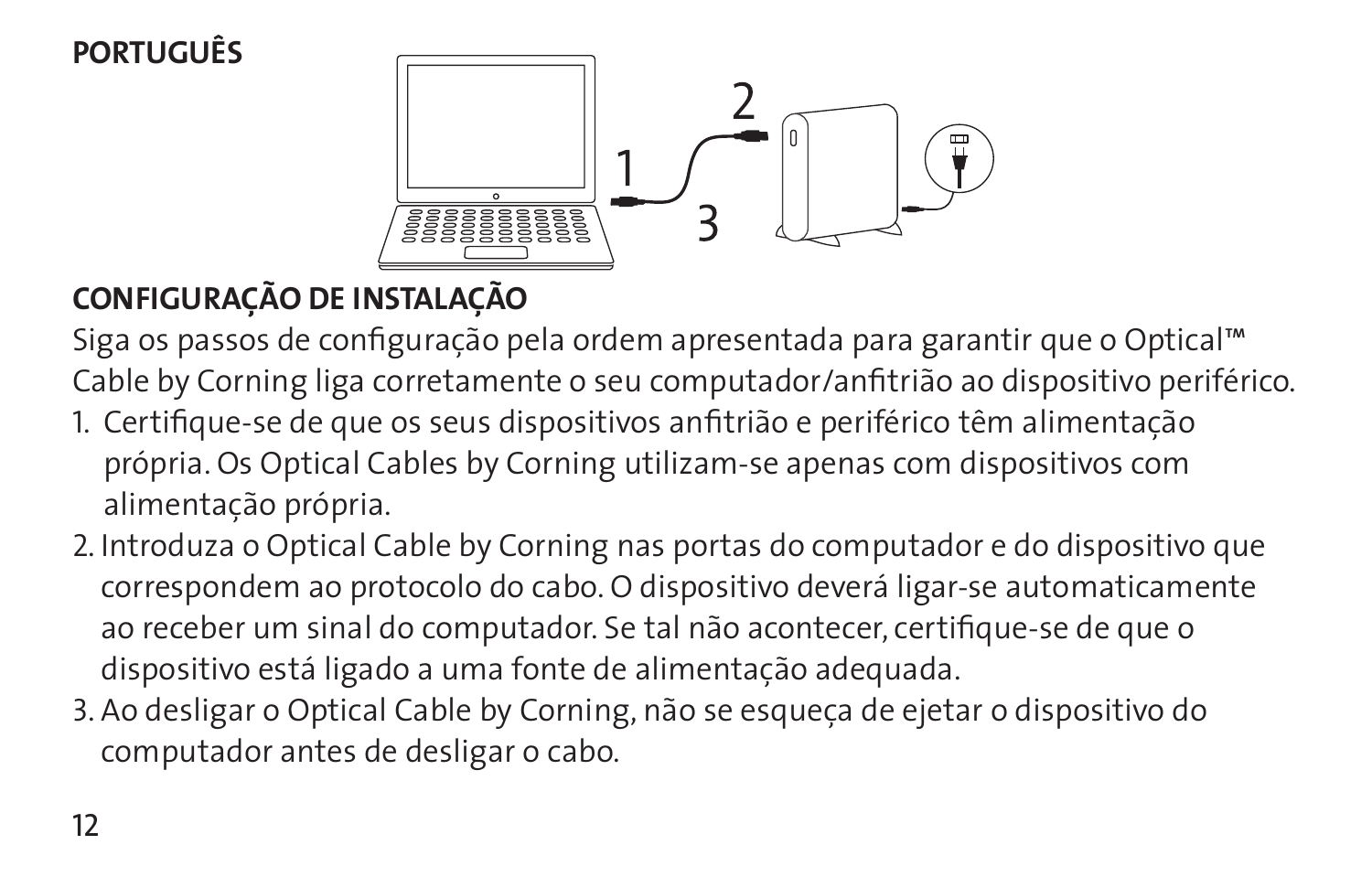### **Suomalainen**



### **ASENNUKSEN VAIHEET**

Seuraa asennusohjeita annetussa järjestyksessä varmistaaksesi, että Corningvalokaapeli kytkee tietokoneen/isäntälaitteen oheislaitteeseen oikein.

- 1. Varmista, että isäntä ja oheislaite on varustettu omalla virtalähteellä. Corningin valmistamat valokaapelit on tarkoitettu vain omalla virtalähteellä varustetuille laitteille.
- 2. Aseta Corning-valokaapeli sille tarkoitettuun porttiin tietokoneessasi ja oheislaitteessasi. Laitteen tulisi käynnistyä automaattisesti, kun se vastaanottaa signaalin tietokoneelta. Jos näin ei tapahdu, varmista, että laite on kytketty oikeanlaiseen virtalähteeseen.
- 3. Kun kytket irti Corning-valokaapelin, poista laite tietokoneeltasi ennen kuin irrotat kaapelin.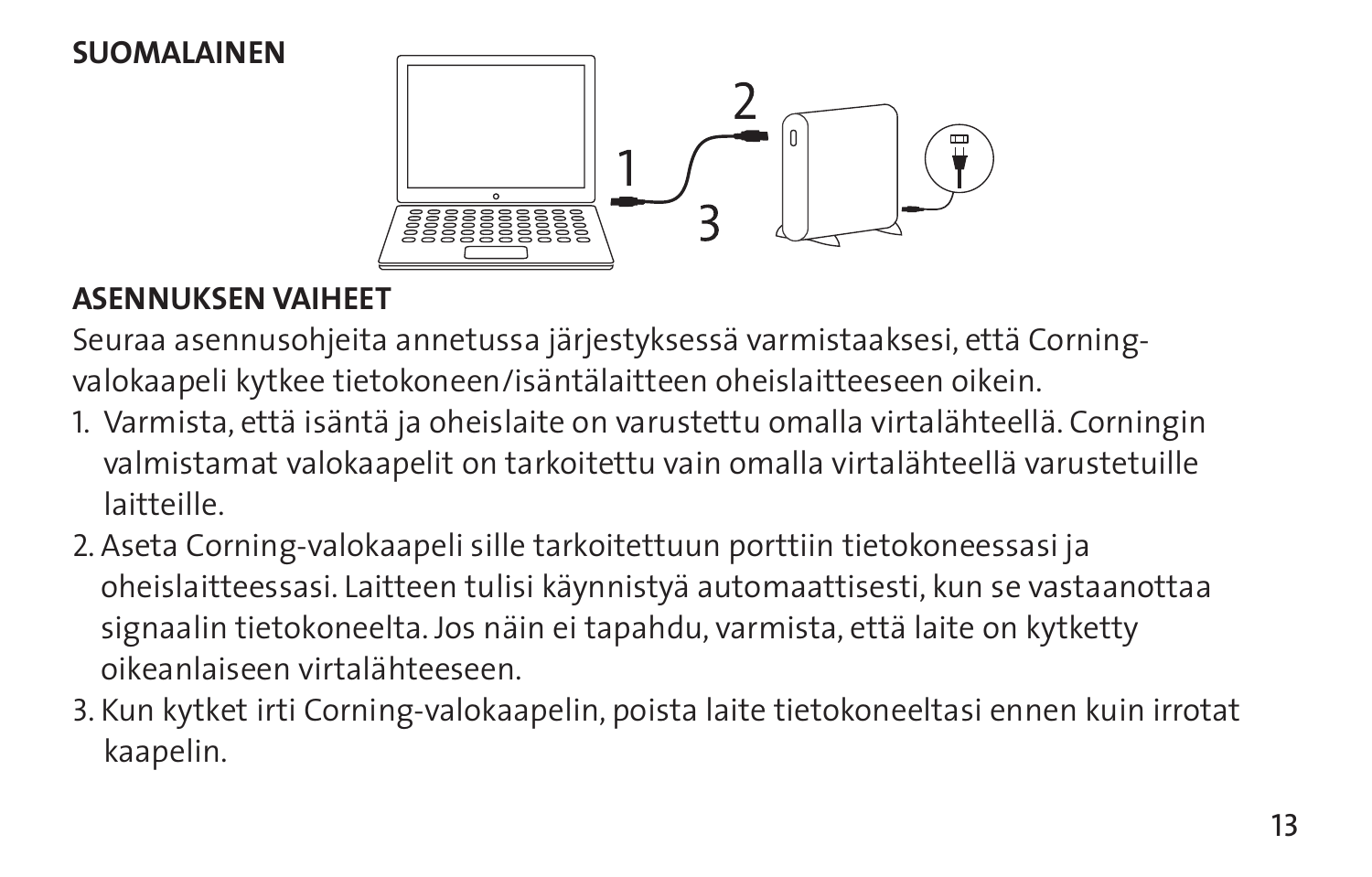$\frac{2}{\sqrt{2}}$ 

**خطوات الإعداد**

جوقري CORNING نج عٍرصريبلا ليبالغل نأ نج دكاأتلل حضروجلا ببيتر بتلاب دادع إلى ناوطخ عجبت . بي بصر و بن على على نواح الم المستعمل بالم بتوى بالم المضيف بالمصر بوت بالمصر بعد بالمصر بوت ب

CORNING نم قوِرصربال تالبالغل ن! ذا قوَّاطلا قوِتاذ قوِف طلّا قرْمج ألاك فـعوضرمانا ناً نم دكانت .1 . فق اطل في تاذ فز مع أل عم مادختس الل طوّيف فصريص خم

عم قوْفاوت:(الحاراء زاه جلالو رتوي بالم فالباب - ذفان ولما ي ف CORNING في يرد صرب لما له بالفل الم خداً .2 ا زيم قر اش؛ ي قبلتي، امدن ع أي يتمازقيات ز امجل لي غشرت متنى ز،أ ي غ بين، بي بل بالفل لي كو تو رب لموتاله فقاط در وجب لصريّوم زامجل نرأ نهم دك أشل ويجر وبف ، فقل: شدجو، مل اذا إر شو ويبوكل لْكِي عُشْتَ ماطْنْ نم زامجلْ جرخْت نأ ركْخْتَ ،CORNING، تم عِرْصريبل لبالغْل لصريف دنع ع العبالغال لصرف لسبق رئوي بمطفل

العربية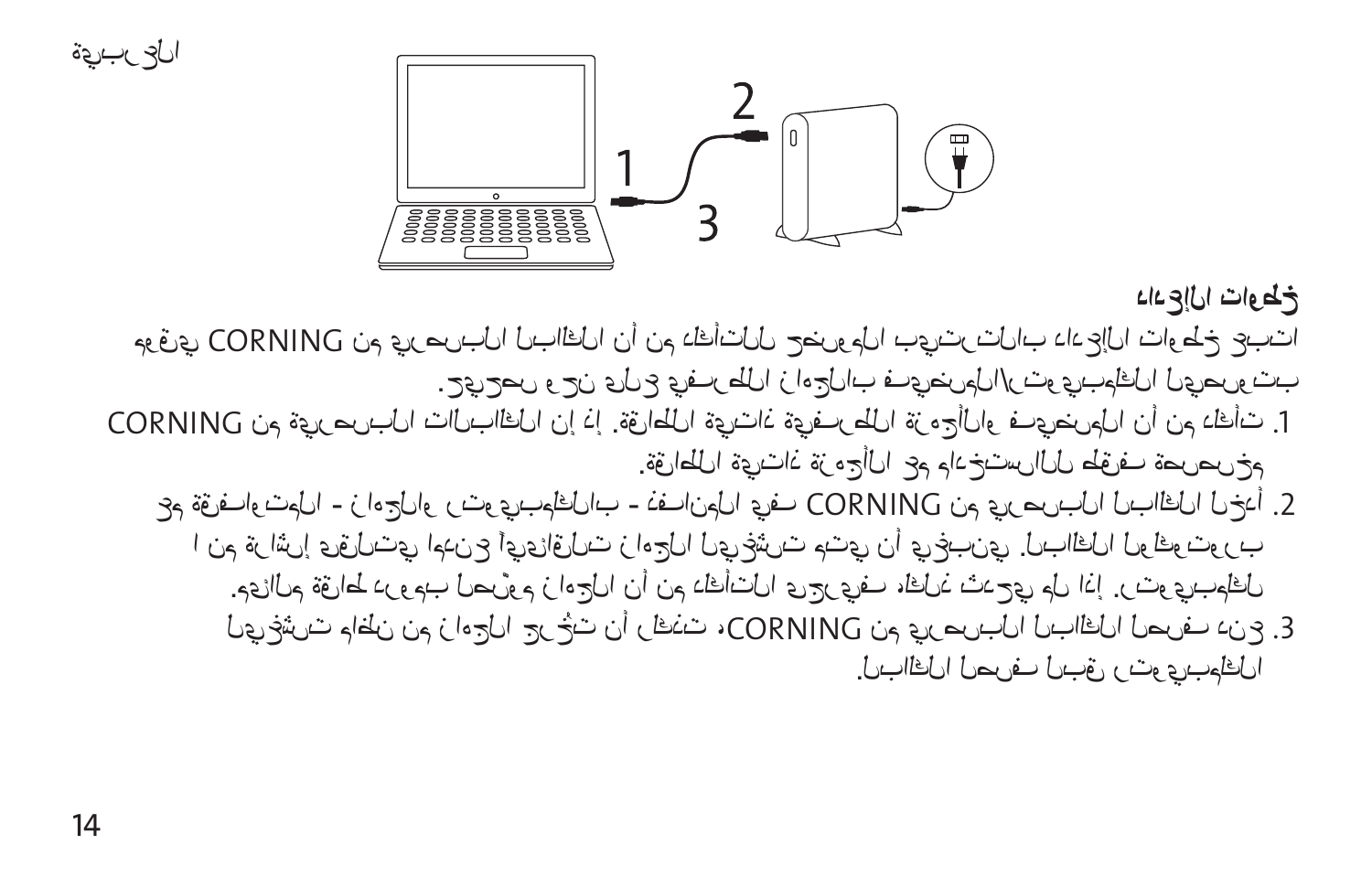### **English**

### **intended USE**

This product is intended to be used to connect a computer/host to a peripheral/device. **The product is not designed or intended for use in hazardous environments requiring fail-safe performance**, such as in the operation of nuclear facilities, aircraft navigation or communication systems, air traffic control, direct life support machines, weapons systems or other systems in which the failure of the product could lead directly to death, personal injury or severe physical or environmental damage. **Purchaser agrees that it will not use the product, or any part thereof, in connection with such systems**.

Be sure to install the product in the place where proper temperature and humidity exist, otherwise parts of this product may be damaged.

Temperature and humidity ranges:

Operating Temperature 0° to +45°C (+32° to +113°F) Storage/Shipping Temperature -20° to +85°C (-4° to +185°F) Relative Humidity (non-condensation) 5 to 85 percent RH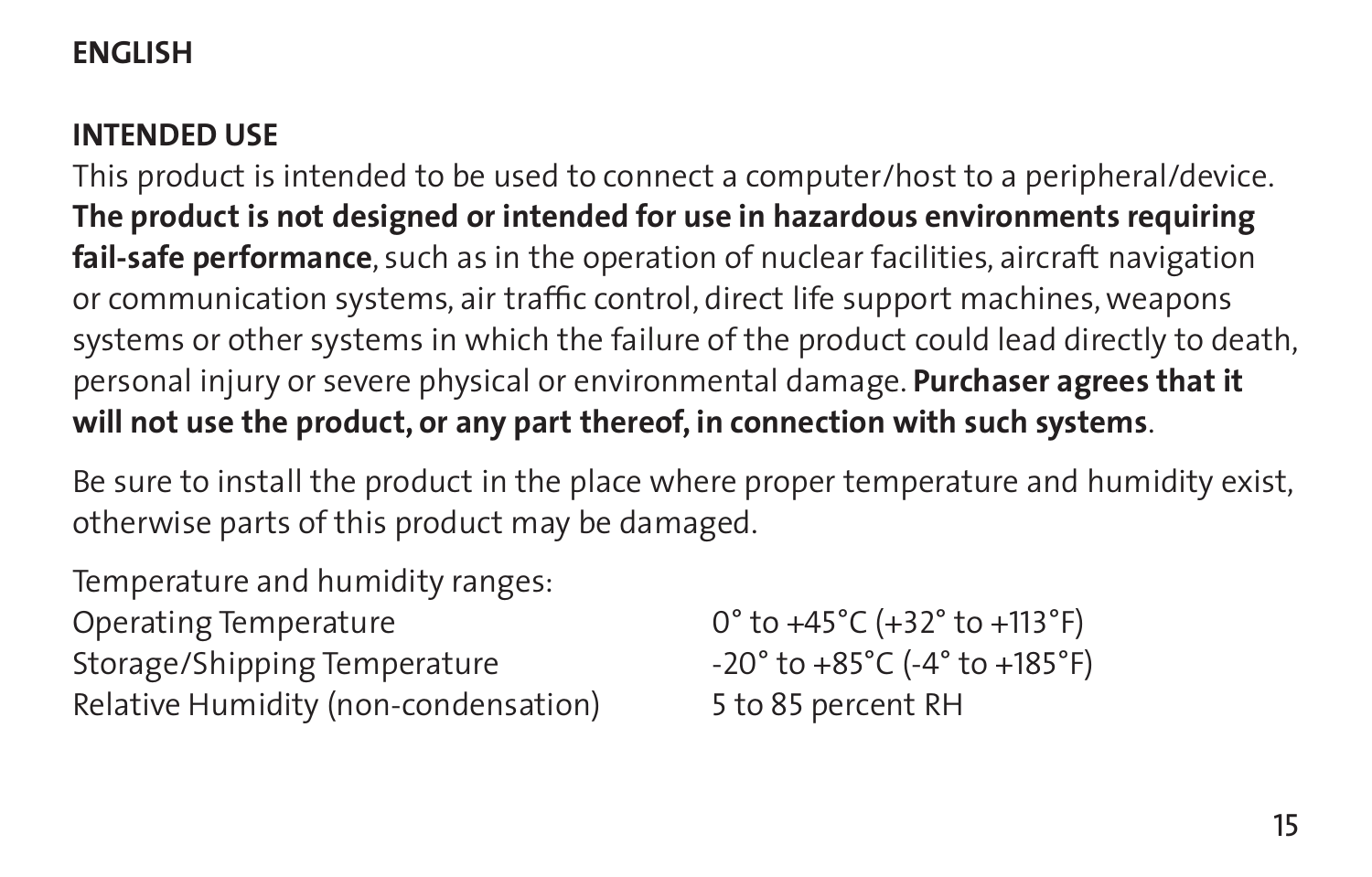### **LIMITED WARRANTY**

Corning Optical Communications ("Corning") warrants this product against defects in materials and workmanship under normal use and service, for a period of ONE (1) YEAR from the date of retail purchase by the original end-user purchaser ("Warranty Period"). If a defect arises and a valid claim is received within the Warranty Period, Corning at its option and to the extent permitted by law will either (1) repair the product defect at no charge, using new or refurbished replacement parts, or (2) exchange the product with a product that is new or which has been manufactured from new or serviceable used parts and is at least functionally equivalent to the original product. For purposes of this Limited Warranty, "refurbished" means a product or part that has been returned to its original specifications. IN THE EVENT OF A DEFECT, THIS IS YOUR EXCLUSIVE REMEDY.

#### OBTAINING WARRANTY SERVICE

Subject to any statutory rights of the consumer under applicable law, to obtain warranty service, you must return the product to an authorized Corning retailer accompanied by your receipt or proof of purchase. If you purchase the product from an unauthorized dealer, or if the original factory serial number has been removed, defaced or altered, your Corning Limited Warranty will not be valid.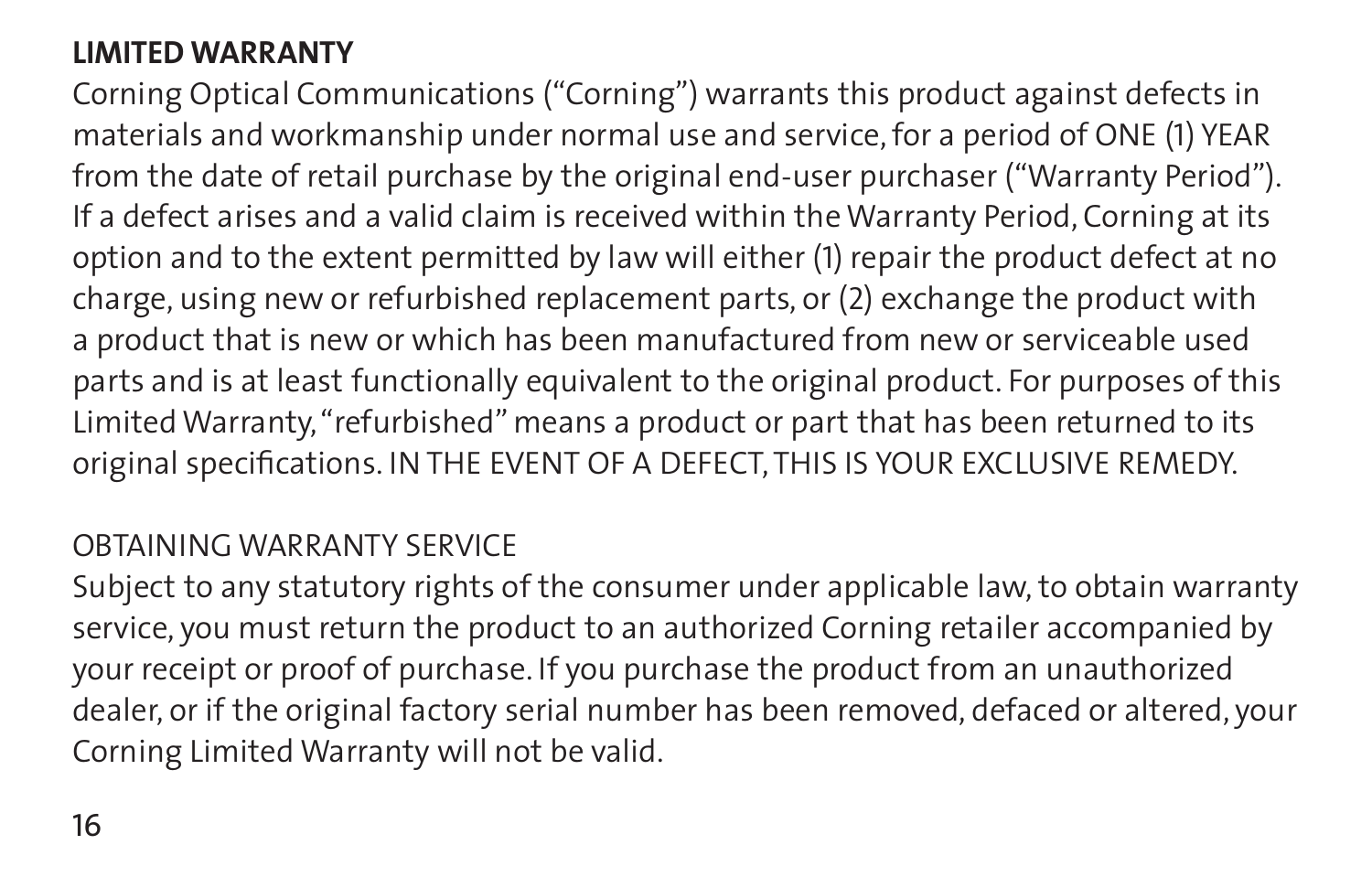### EXCLUSIONS AND LIMITATIONS

Subject to any statutory rights of the consumer under applicable law, to obtain warranty service, you must return the product to an authorized Corning retailer accompanied by your receipt or proof of purchase. If you purchase the product from an unauthorized dealer your Corning Limited Warranty will not be valid.

#### WARRANTY SERVICE IS PROVIDED IN THE FOLLOWING COUNTRIES

United States of America and Canada.

#### EXCLUSIONS AND LIMITATIONS

This Limited Warranty is only valid for Optical Cable by Corning purchased in the United States of America and Canada.

This Limited Warranty only covers defects in materials and workmanship of the product under normal use and service. This Limited Warranty does not apply to: (a) damage caused by use with non-compatible products; (b) damage caused by accident, abuse, misuse, flood, fire, acts of God, or other external causes; (c) to damage caused by operating the product outside the permitted or intended uses described by Corning; (d) to damage caused by tampering, modifying or altering the product without the express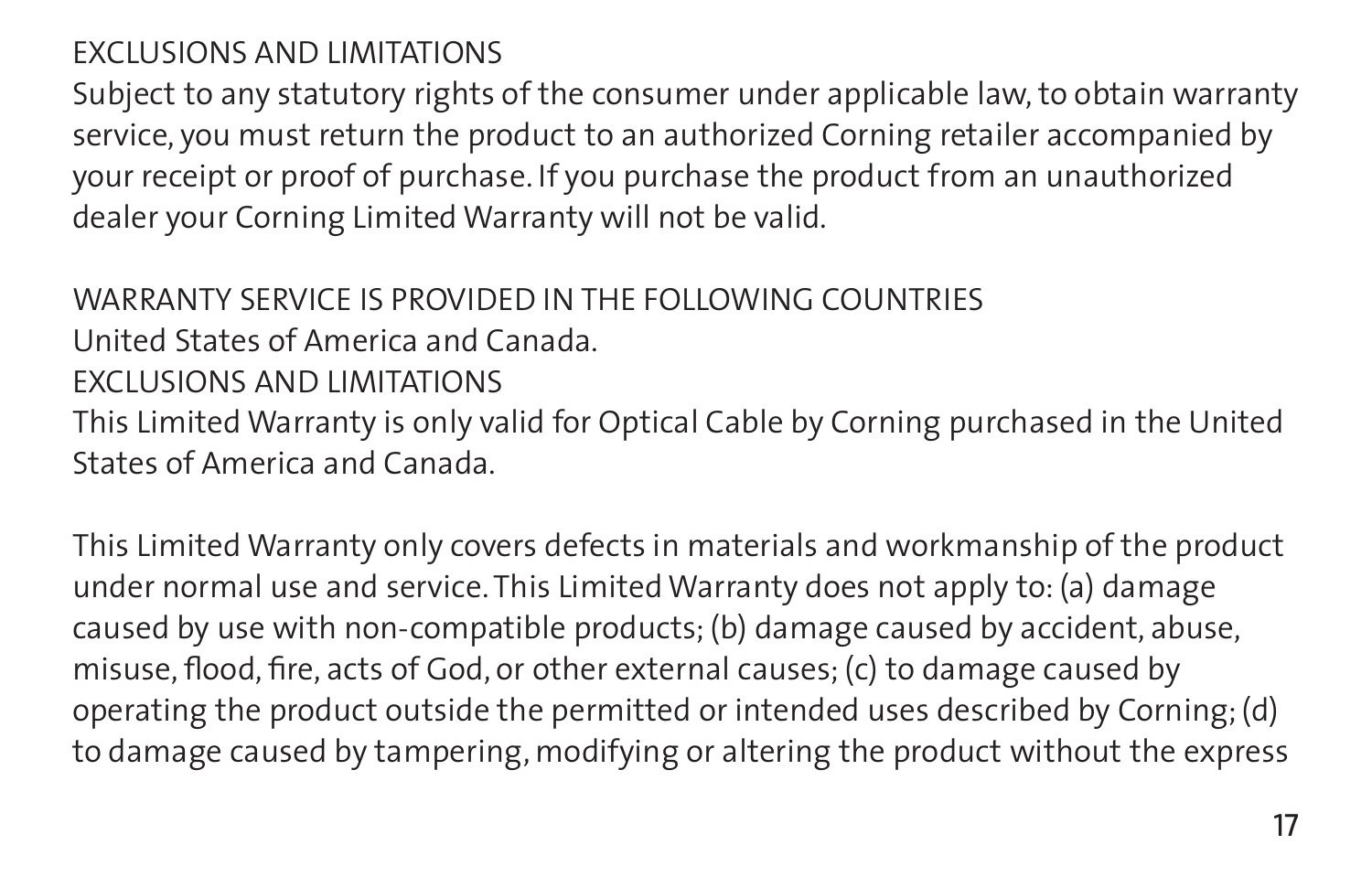written permission of Corning; and (e) to cosmetic damage, including but limited to dents and broken plastic on ports.

This warranty is not transferable.

\*This warranty is not valid if you purchase the product from an unauthorized dealer.

Corning does not warrant that the operation of the product will be uninterrupted or error-free. Corning is not responsible for damage arising from failure to follow instructions relating to the use of the product.

THIS WARRANTY GIVES YOU SPECIFIC LEGAL RIGHTS, AND YOU MAY ALSO HAVE OTHER RIGHTS WHICH VARY FROM JURISDICTION TO JURISDICTION. CORNING'S RESPONSIBILITY FOR PRODUCT DEFECTS IS LIMITED TO REPAIR OR REPLACEMENT AS DETERMINED BY CORNING IN ITS SOLE DISCRETION. ALL EXPRESS AND IMPLIED WARRANTIES, INCLUDING BUT NOT LIMITED TO ANY IMPLIED WARRANTIES AND CONDITIONS OF MERCHANTABILITY AND FITNESS FOR A PARTICULAR PURPOSE, ARE LIMITED IN TIME TO THE TERM OF THIS LIMITED WARRANTY. NO WARRANTIES, WHETHER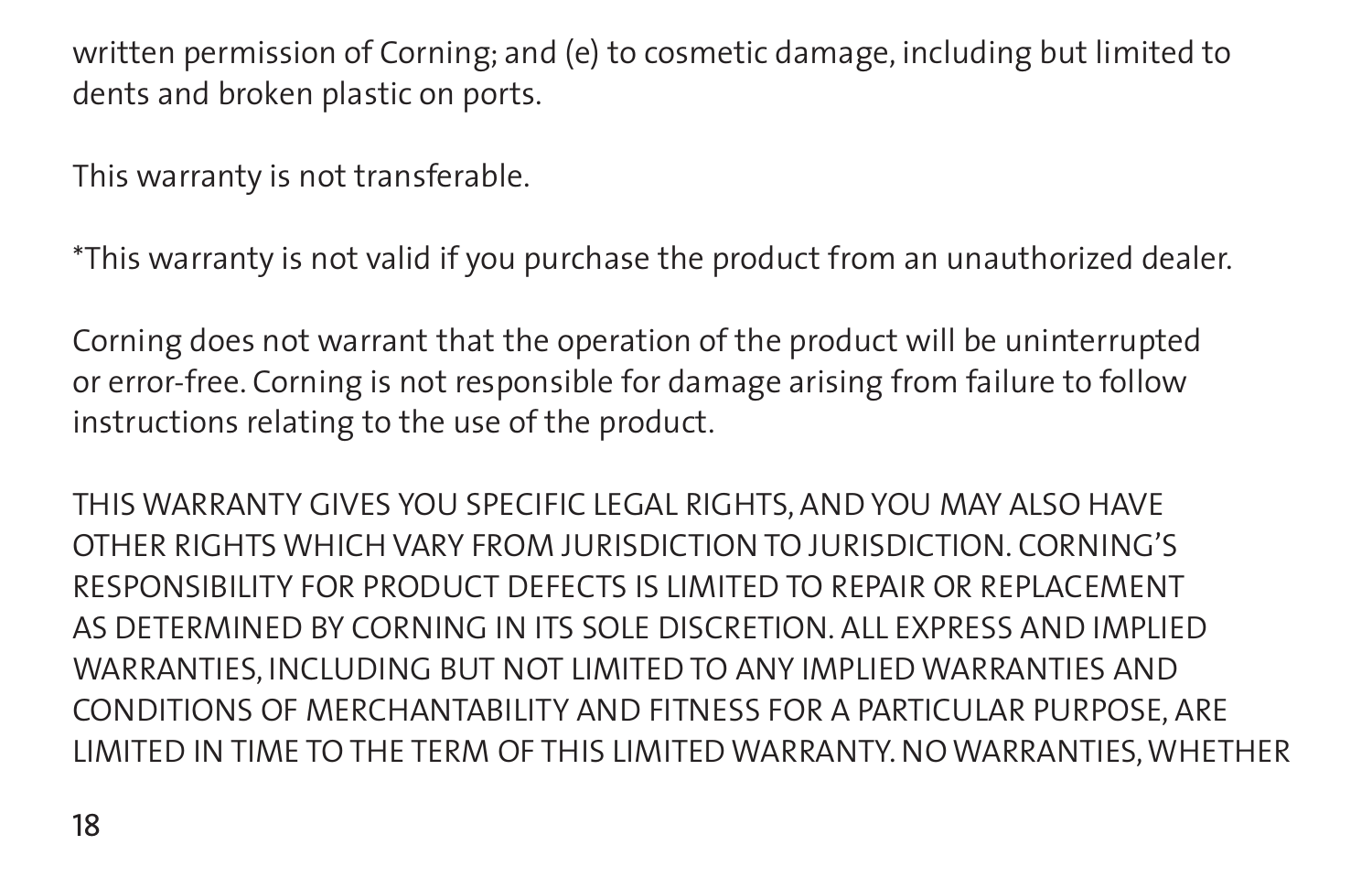EXPRESS OR IMPLIED, WILL APPLY AFTER THE EXPIRATION OF THE LIMITED WARRANTY PERIOD. SOME JURISDICTIONS DO NOT ALLOW LIMITATIONS ON HOW LONG AN IMPLIED WARRANTY LASTS, SO THIS LIMITATION MAY NOT APPLY TO YOU. EXCEPT AS PROVIDED IN THIS WARRANTY AND TO THE EXTENT PERMITTED BY LAW, CORNING IS NOT RESPONSIBLE FOR DIRECT, SPECIAL, INCIDENTAL OR CONSEQUENTIAL DAMAGES RESULTING FROM ANY BREACH OF WARRANTY OR CONDITION, OR UNDER ANY OTHER LEGAL THEORY, INCLUDING BUT NOT LIMITED TO LOSS OF USE, LOSS OF REVENUE, LOSS OF ACTUAL OR ANTICIPATED PROFITS (INCLUDING LOSS OF PROFITS ON CONTRACTS); LOSS OF THE USE OF MONEY; LOSS OF ANTICIPATED SAVINGS; LOSS OF BUSINESS; LOSS OF OPPORTUNITY; LOSS OF GOODWILL; LOSS OF REPUTATION; LOSS OF DAMAGE TO OR CORRUPTION OF DATA; OR ANY INDIRECT OR CONSEQUENTIAL LOSS OR DAMAGE HOWSOEVER CAUSED. THE FOREGOING LIMITATION SHALL NOT APPLY TO DEATH OR PERSONAL INJURY CLAIMS OR ANY STATUTORY LIABILITY FOR INTENTIONAL AND GROSS NEGLIGENT ACTS AND/OR OMISSIONS. SOME JURISDICTIONS DO NOT ALLOW THE EXCLUSION OR LIMITATION OF INCIDENTAL OR CONSEQUENTIAL DAMAGES, SO THE ABOVE LIMITATION MAY NOT APPLY TO YOU. IF YOU HAVE ANY QUESTIONS OR NEED HELP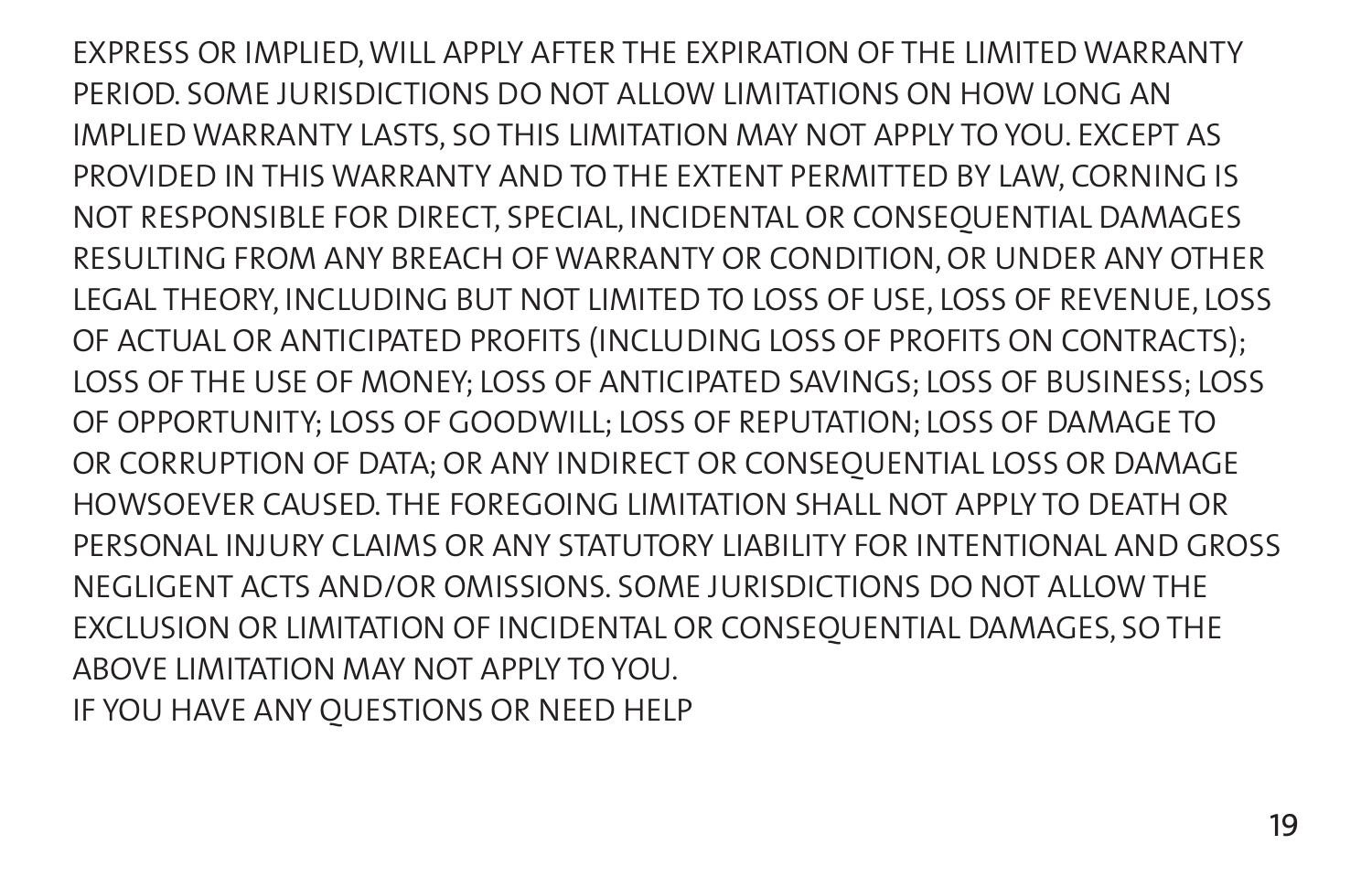If you have questions about this warranty or the use and performance of the product, write directly to: Corning Optical Communications LLC • PO Box 489 • Hickory, NC 28603-0489 USA www.OpticalCablesByCorning.com

For more information about and to acquire a printable version of your Optical Cables by Corning warranty, please visit: www.corning.com/opcomm/OpticalCablesbyCorning/ warranty

### **IMPORTANT INFORMATION**

Please read all instructions, heed all warnings and retain these instructions for future reference.

This product is designed to use the power supply from its host and/or peripheral device. Therefore the power consumption will be limited.

Class 1 laser product

 $20$ This product is a Class 1 laser product and complies with 21CFR 1040.10 and 1040.11 except for deviations pursuant to Laser Notice No. 50, dated June 24, 2007. It complies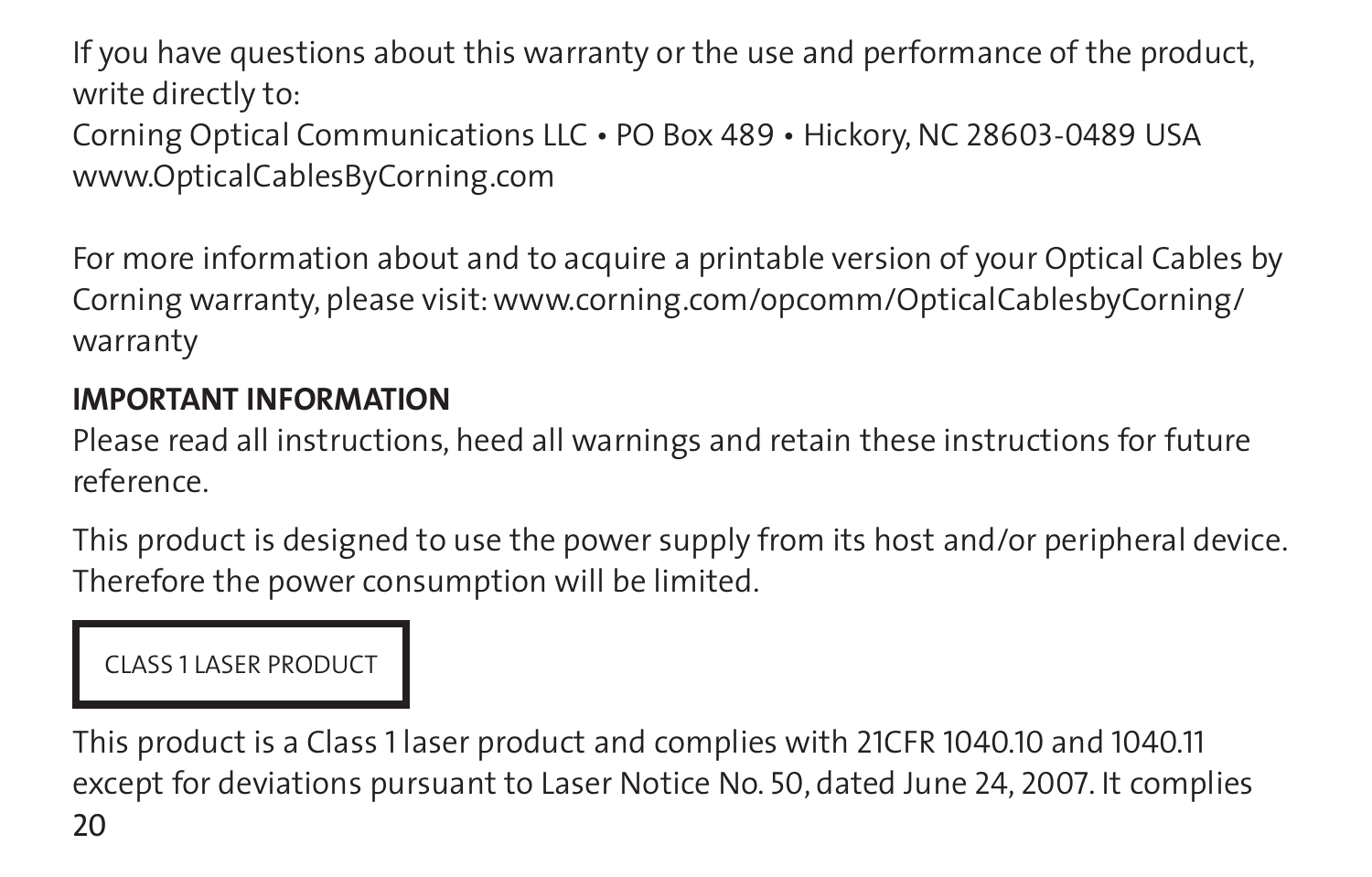with IEC 60825-1: Ed. 2 (2007), FCC Part 15 Class B, and has been tested to IEC 60950-1. **Caution – Use of controls or adjustments of performance other than those specified herein may result in hazardous radiation exposure.** 

### **IMPORTANT!**

Connecting this product to a non-approved electrical source, operating above the recommended absolute maximum conditions may be considered an act of modifying or manufacturing a laser product. The person(s) performing such an act is required by law to recertify and reidentify the laser product under the provisions of U.S. 21 CF.

## **FCC STATEMENT OF COMPLIANCE**

This device complies with Part 15 of the FCC Rules. Operation is subject to the following two conditions: (1) this device may not cause harmful interference, and (2) this device must accept any interference received, including interference that may cause undersized operation.

**NOTE:** This equipment has been tested and found to comply with the limits for a Class B digital device, pursuant to Part 15 of the FCC Rules. These limits are designed to provide reasonable protection against harmful interference in a residential installation. This equipment uses and can radiate radio frequency energy and, if not installed and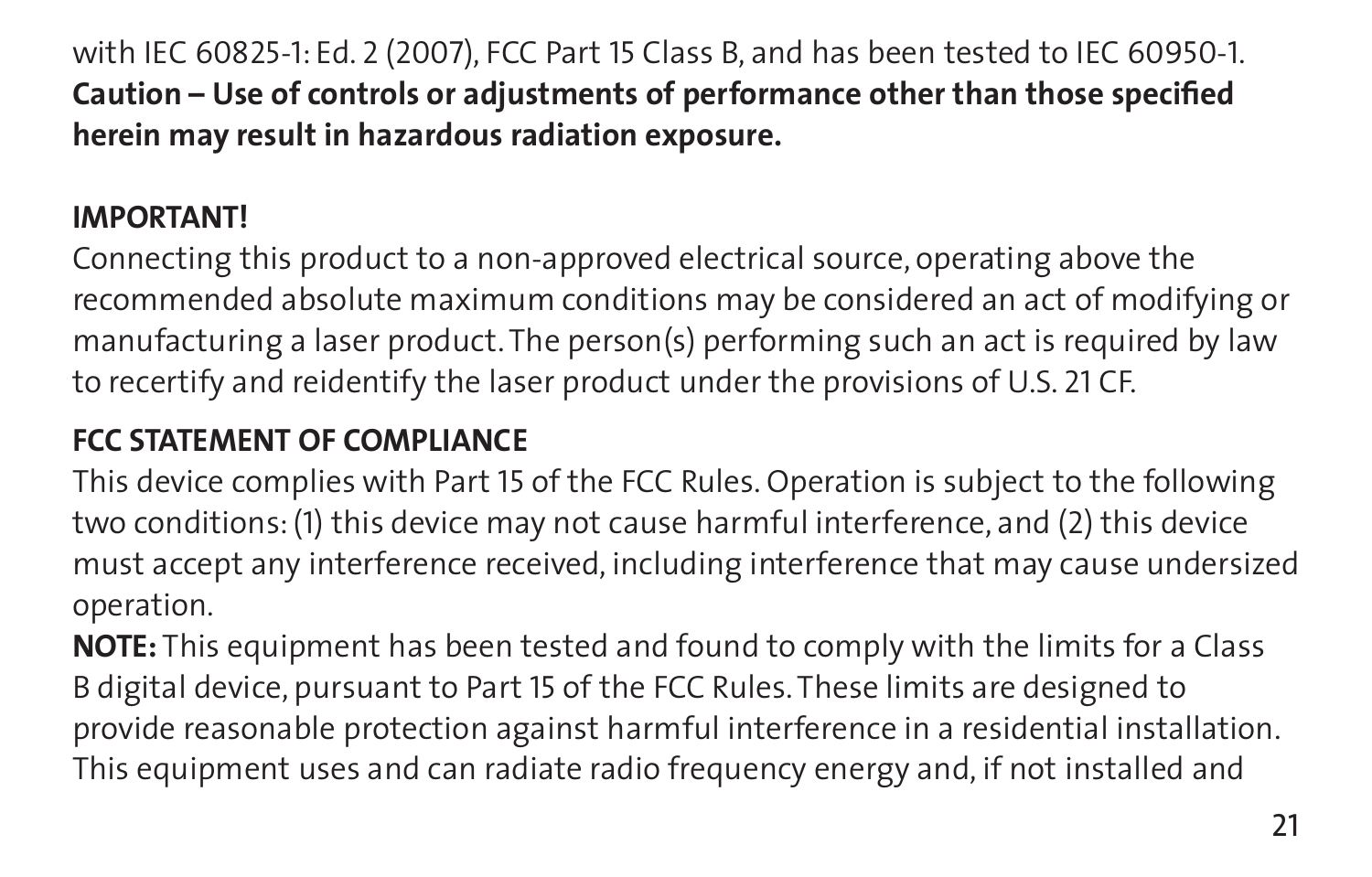used in accordance with the instructions, may cause harmful interference to radio communications. However, there is no guarantee that interference will not occur in a particular installation. If this equipment does cause harmful interference to radio or television reception, which can be deterred by turning the equipment off and on, the user is encouraged to try to correct the interference by one or more of the following measures:

- Reorient or relocate the receiving antenna or device
- Increase the separation between the equipment and receiver
- Connect the equipment into an outlet on a circuit different from that to which the receiver is connected
- Consult the dealer or an experienced radio/TV technician for help.

## **CANADIAN COMPLIANCE STATEMENT**

This device complies with Industry Canada license-exempt RSS standard(s). Operation is subject to the following two conditions:

(1) this device may not cause interference, and (2) this device must accept any interference, including interference that may cause undesired operation of the device.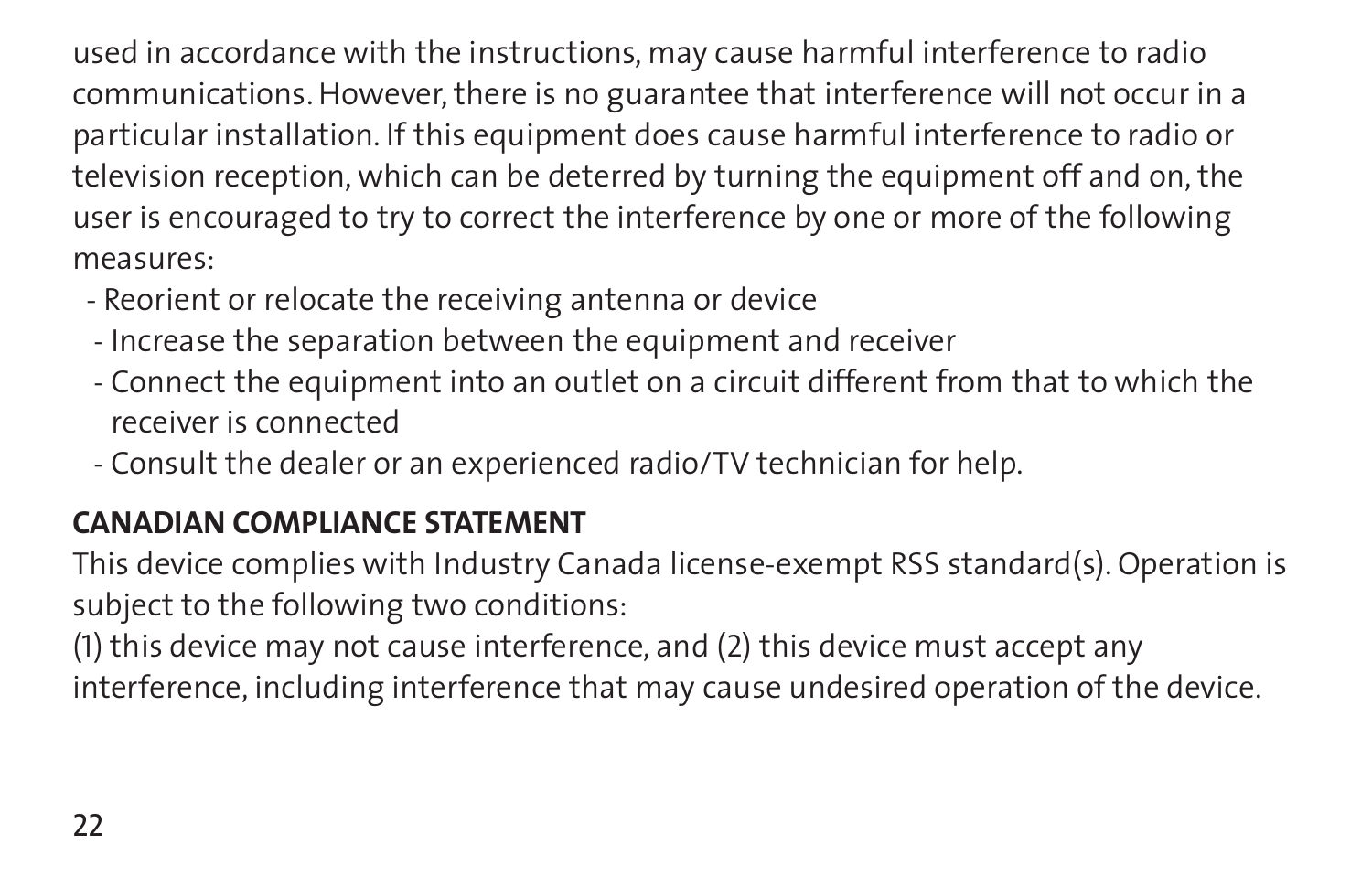### **INDUSTRY CANADA STATEMENT**

Complies with the Canadian ICES-003 Class B specifications. Cet appareil numérique de la classe B est conforme à la norme NMB-003 du Canada. This device complies with RSS 210 of Industry Canada.

### **SAFETY GUIDELINES AND WARNINGS**

**To avoid electric shock, personal injury, or damage to your Optical Cable by Corning and ensure that you use this product safely, follow the safety guidelines and warnings listed below:**

- Use this product only as specified in this manual.
- Do not use this product if it looks damaged.
- Do not install this product in the following places:
	- In wall installations;
	- In duct or underground installations;
	- Near water, in a damp place or where condensation easily occurs such as near a window; or
	- Near heat sources such as radiators, heat registers, stoves, or other apparatuses, including amplifiers, that produce heat.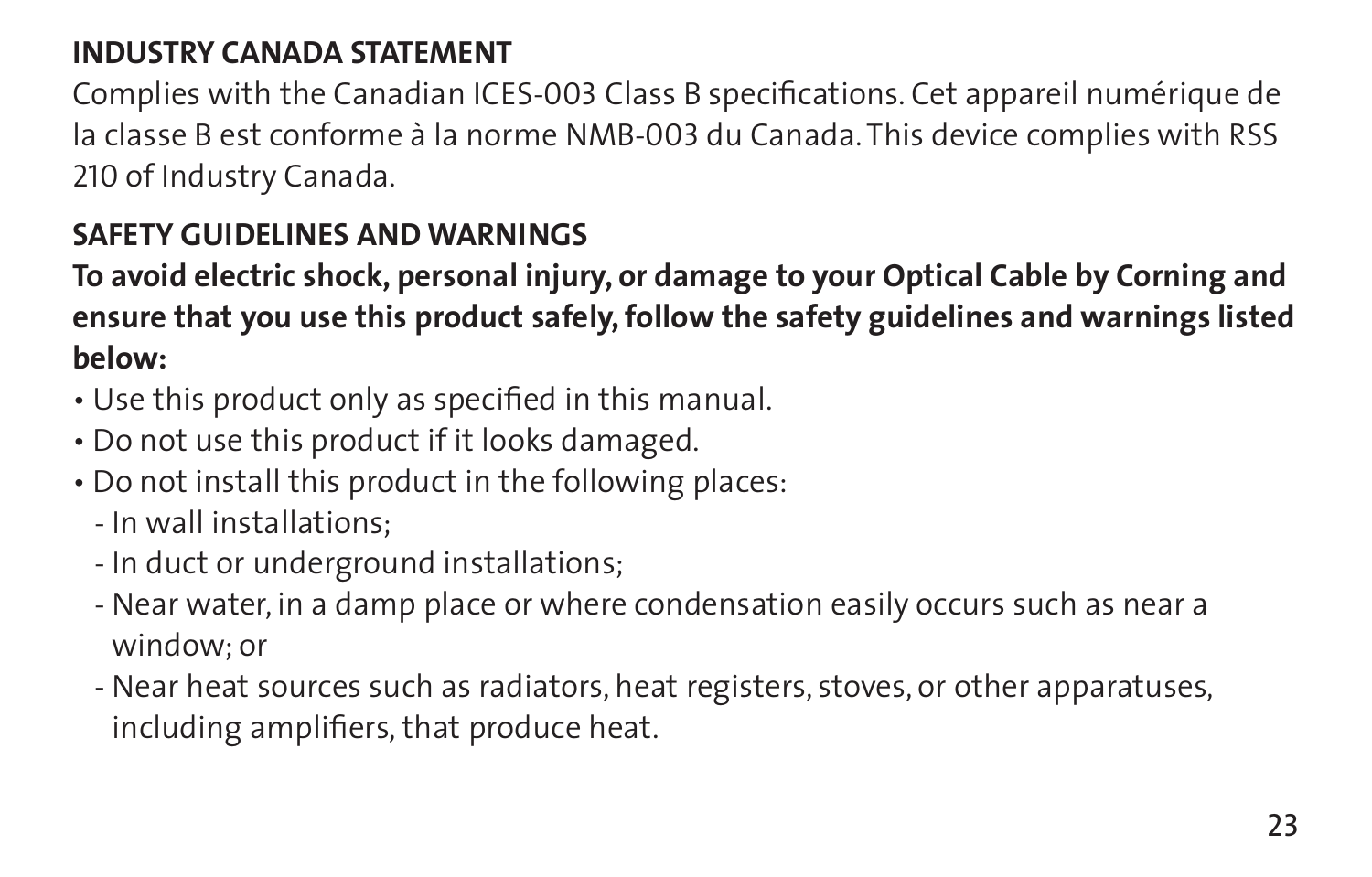### **WARNING!**

Do not use this product in environments requiring fail-safe performance, such as in the operation of nuclear facilities, aircraft navigation or communication systems, air traffic control, direct life support machines, weapons systems, or other systems in which the failure of the product could lead directly to death, personal injury, or severe physical or environmental damage.

#### **WARNING!**

Do not use this product near a heat source or expose the product to excessive water. Failure to follow this warning could result in damage to the device, electric shock, or personal injury.

### **WARNING!**

This product contains no user-serviceable parts. Tampering with or modifying this product could result in improper operation of the transceiver circuitry, and may expose you to dangerous laser radiation, device degradation or product failure. **\*Please Note: Tampering with or modifying this product will result in a voided product warranty.**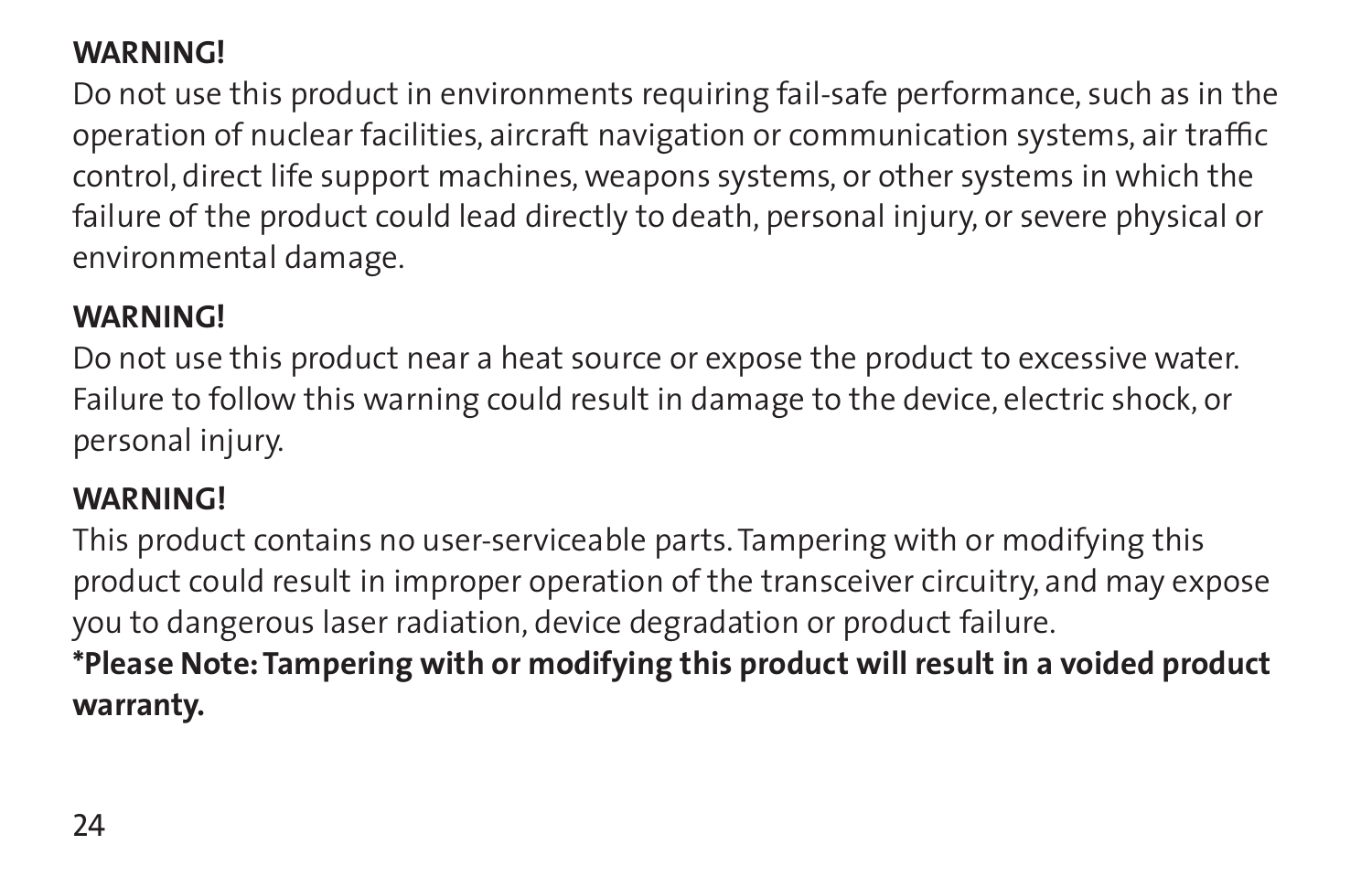### **WARNING!**

Do not open the product housing for any reason. Failure to follow this warning could result in damage to the device, electric shock, or personal injury.

### **WARNING!**

To prevent strangulation, keep device away from children.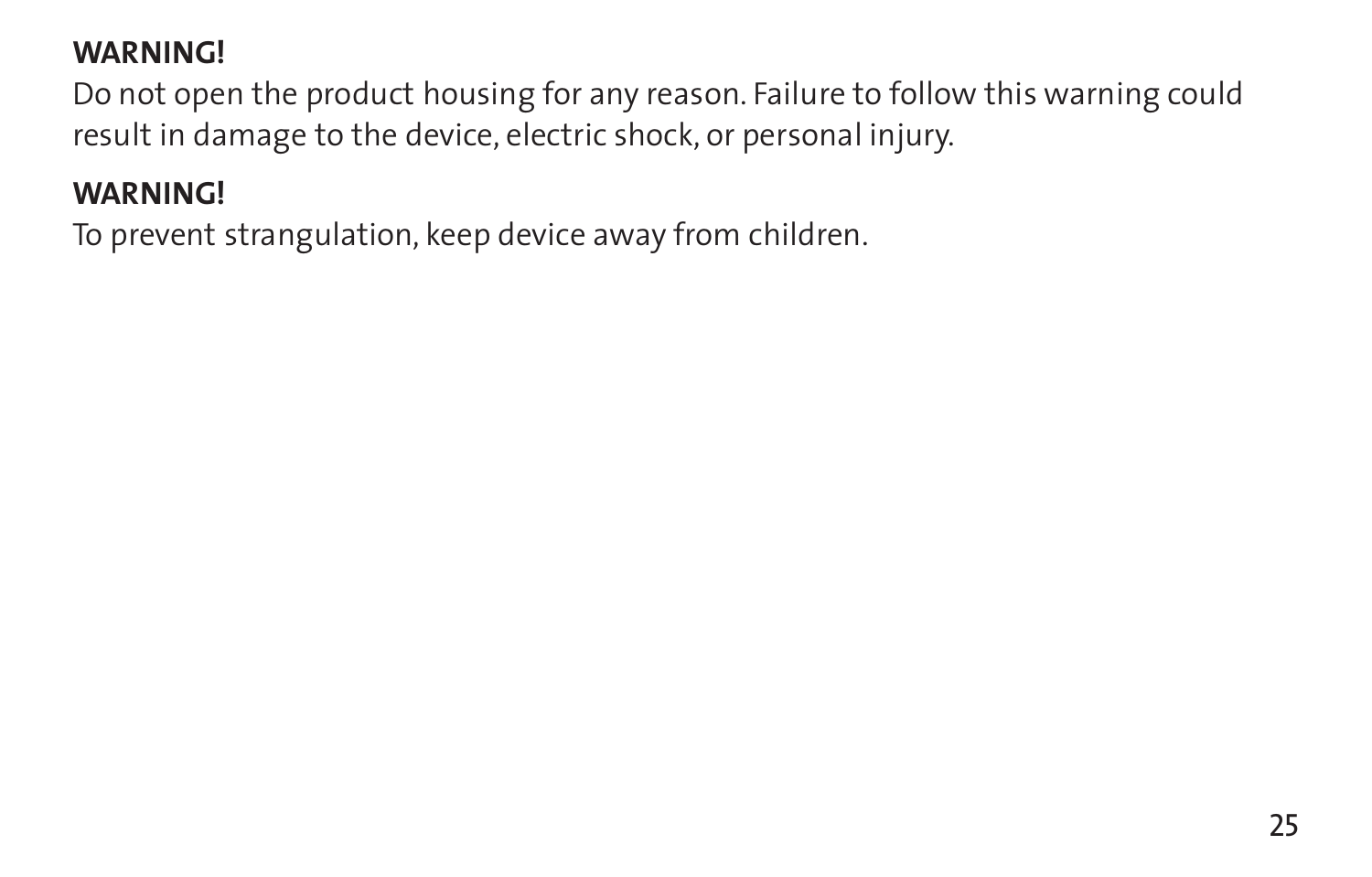# **Español**

## **Aplicación**

Este producto está diseñado para conectar una computadora/host a un dispositivo periférico. **El producto no está diseñado ni destinado para ser usado en entornos peligrosos que requieran un rendimiento a prueba de fallas,** como en la operación de instalaciones nucleares, sistemas de a de aeronaves o de comunicaciones, control de tráfico aéreo, máquinas de soporte vital directo, sistemas de armas u otros sistemas en los que el fallo del producto podría llevar directamente a la muerte, lesiones personales o grave daño físico o al medio ambiente. **El comprador acepta que no usará el producto, o cualquier parte de él, en aplicaciones que involucren tales sistemas.**

Asegúrese de instalar el producto en un ambiente donde la temperatura y humedad correspondan a las especificaciones indicadas, de lo contrario se pueden averiar piezas de este producto.

Rangos de temperatura y humedad: Temperatura de funcionamiento 0° a +45°C (+32° a +113°F) Temperatura de almacenamiento/envío  $-20^\circ$  a +85°C (-4° a +185°F) Humedad relativa (sin condensación) 5% al 85% de HR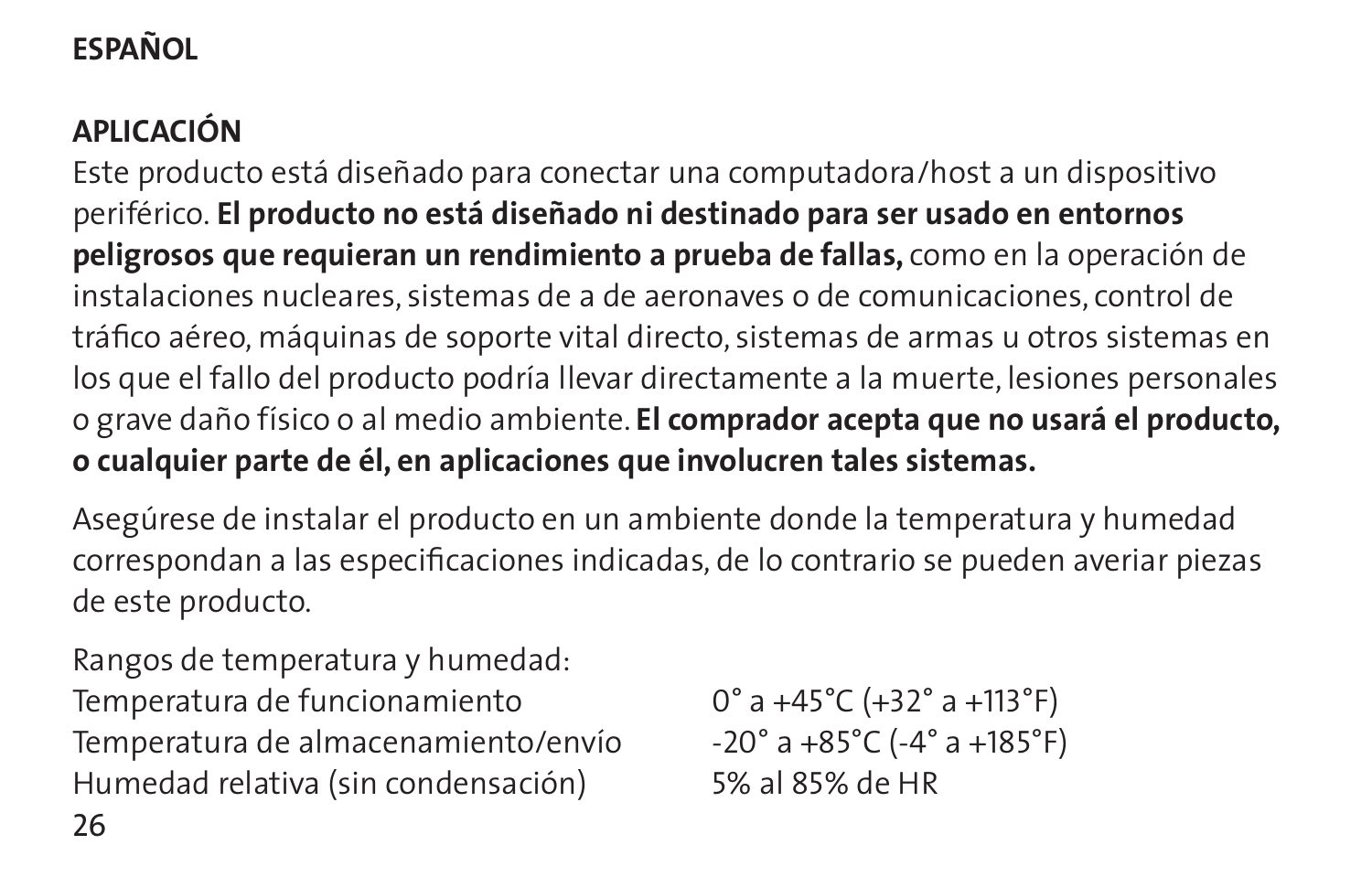## **GARANTÍA LIMITADA**

Corning Optical Communications ("Corning") garantiza este producto contra defectos en los materiales y la mano de obra bajo uso y mantenimiento normales, durante un período de UN (1) AÑO a partir de la fecha de compra al por menor por el comprador usuario final original ("Período de garantía"). Si surge un defecto y se recibe una reclamación válida dentro del Período de garantía, Corning a su opción y en la medida permitida por la ley, realizará una de las siguientes acciones (1) reparará el defecto del producto sin cargo, con piezas de repuesto nuevas o renovadas, o (2) cambiará el producto con un producto que es nuevo o que se fabricó a partir de piezas nuevas o en buen estado y que es como mínimo funcionalmente equivalente al producto original. Para efectos de esta Garantía limitada "renovado" se refiere a un producto o pieza que se ha restaurado de acuerdo con sus especificaciones originales. EN CASO DE UN DEFECTO, ESTE ES SU ÚNICO RECURSO.

### COMO OBTENER SERVICIO DE GARANTIA.

Sujeto a los derechos legales del consumidor en virtud de la ley aplicable, para obtener servicio de garantía debe devolver el producto a un minorista autorizado de Corning junto con el recibo o la prueba de compra. Si compró el producto a un proveedor no autorizado, su garantía limitada de Corning no será válida.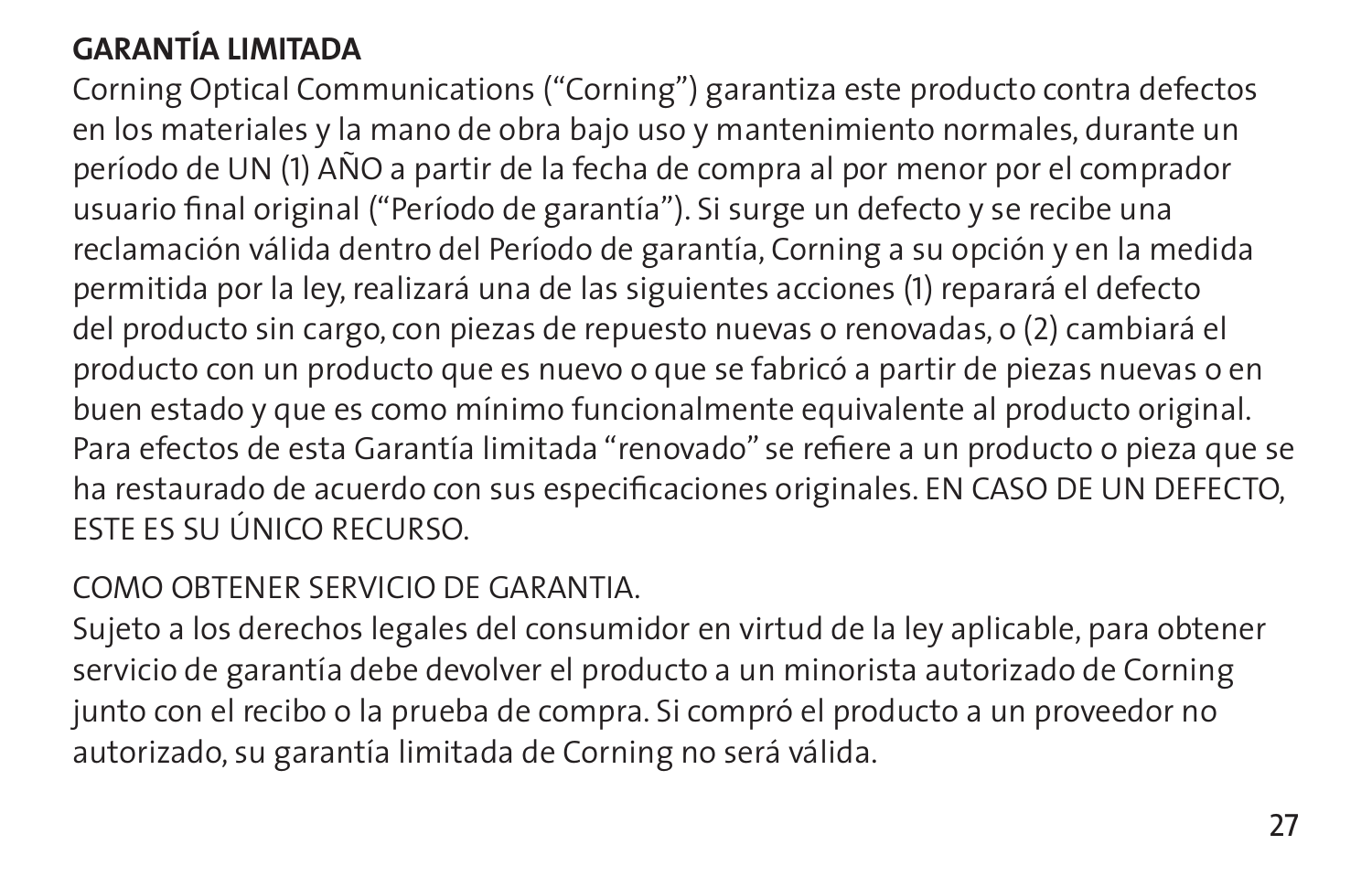SE PROPORCIONA SERVICIO DE GARANTÍA EN LOS SIGUIENTES PAÍSES Estados Unidos de América y Canadá.

#### EXCLUSIONES Y LIMITACIONES

Esta garantía limitada solo es válida para Optical Cable by Corning comprado en los Estados Unidos de América y Canadá.

Esta garantía limitada solo cubre defectos en materiales y mano de obra del producto en base a un uso y un servicio normales. Esta garantía limitada no cubre: (a) daños causados por el uso con productos no compatibles; (b) daños causados por accidentes, abuso, uso indebido, inundaciones, incendios, sucesos fortuitos y otras causas externas; (c) daños causados por usar el producto para un uso no permitido o para el que no ha sido diseñado, según lo describe Corning; (d) daños causados por manipular, modificar o alterar el producto sin el consentimiento expreso por escrito de Corning; y (e) los daños cosméticos, incluidos a título ilustrativo abolladuras y plástico roto en los puertos.

Esta garantía no es transferible.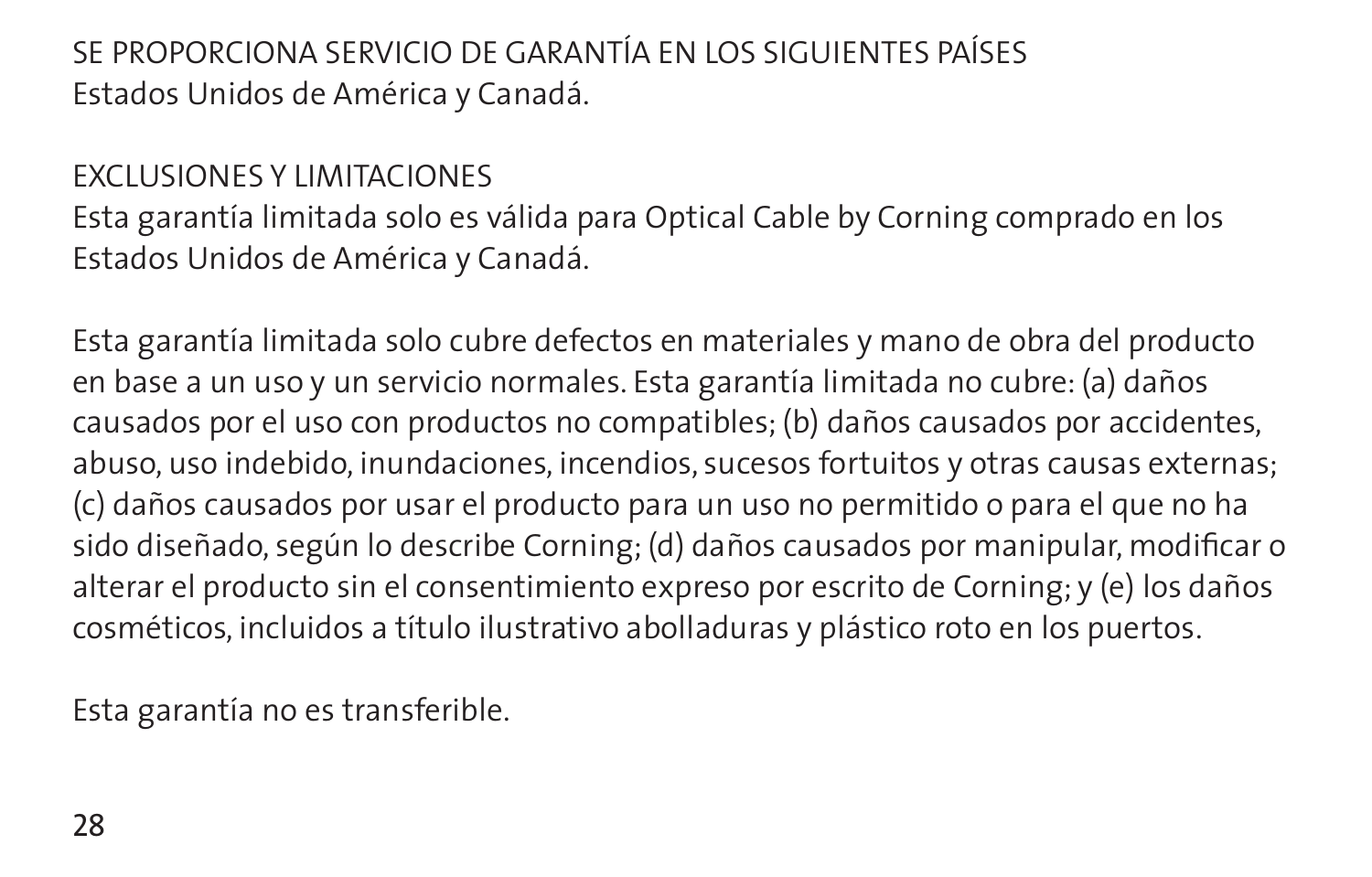\*Si compró el producto a un proveedor no autorizado, esta garantía no es válida. Corning no garantiza que el funcionamiento del producto sea ininterrumpido o libre de errores. Corning no se hace responsable por daños que surjan de incumplir las instrucciones relacionadas con el uso del producto.

ESTA GARANTÍA LE CONCEDE DERECHOS LEGALES ESPECÍFICOS, Y TAMBIÉN PUEDE TENER OTROS DERECHOS QUE VARÍAN DE UNA JURISDICCIÓN A OTRA. LA RESPONSABILIDAD DE CORNING POR DEFECTOS DEL PRODUCTO SE LIMITA A LA REPARACIÓN O EL REEMPLAZO SEGÚN LO DETERMINE CORNING A SU EXCLUSIVA DISCRECIÓN. TODAS LAS GARANTÍAS EXPRESAS O IMPLÍCITAS, INCLUIDAS A TÍTULO ILUSTRATIVO CUALESQUIERA GARANTÍAS Y CONDICIONES DE COMERCIABILIDAD E IDONEIDAD PARA UN FIN EN PARTICULAR, SE LIMITAN EN EL TIEMPO AL PERÍODO DE ESTA GARANTÍA LIMITADA. NO CORRESPONDERÁ NINGUNA GARANTÍA, YA SEA EXPRESA O IMPLÍCITA, DESPUÉS DEL VENCIMIENTO DEL PERÍODO DE GARANTÍA LIMITADA. ALGUNAS JURISDICCIONES NO PERMITEN LIMITACIONES CON RESPECTO A CUÁNTO DURA UNA GARANTÍA IMPLÍCITA, POR LO QUE ESTA LIMITACIÓN PUEDE NO CORRESPONDER EN SU CASO. A EXCEPCIÓN DE LO DISPUESTO EN ESTA GARANTÍA Y EN LA MEDIDA QUE LO PERMITA LA LEY, CORNING NO ES RESPONSABLE DE DAÑOS DIRECTOS, ESPECIALES, ACCIDENTALES O EMERGENTES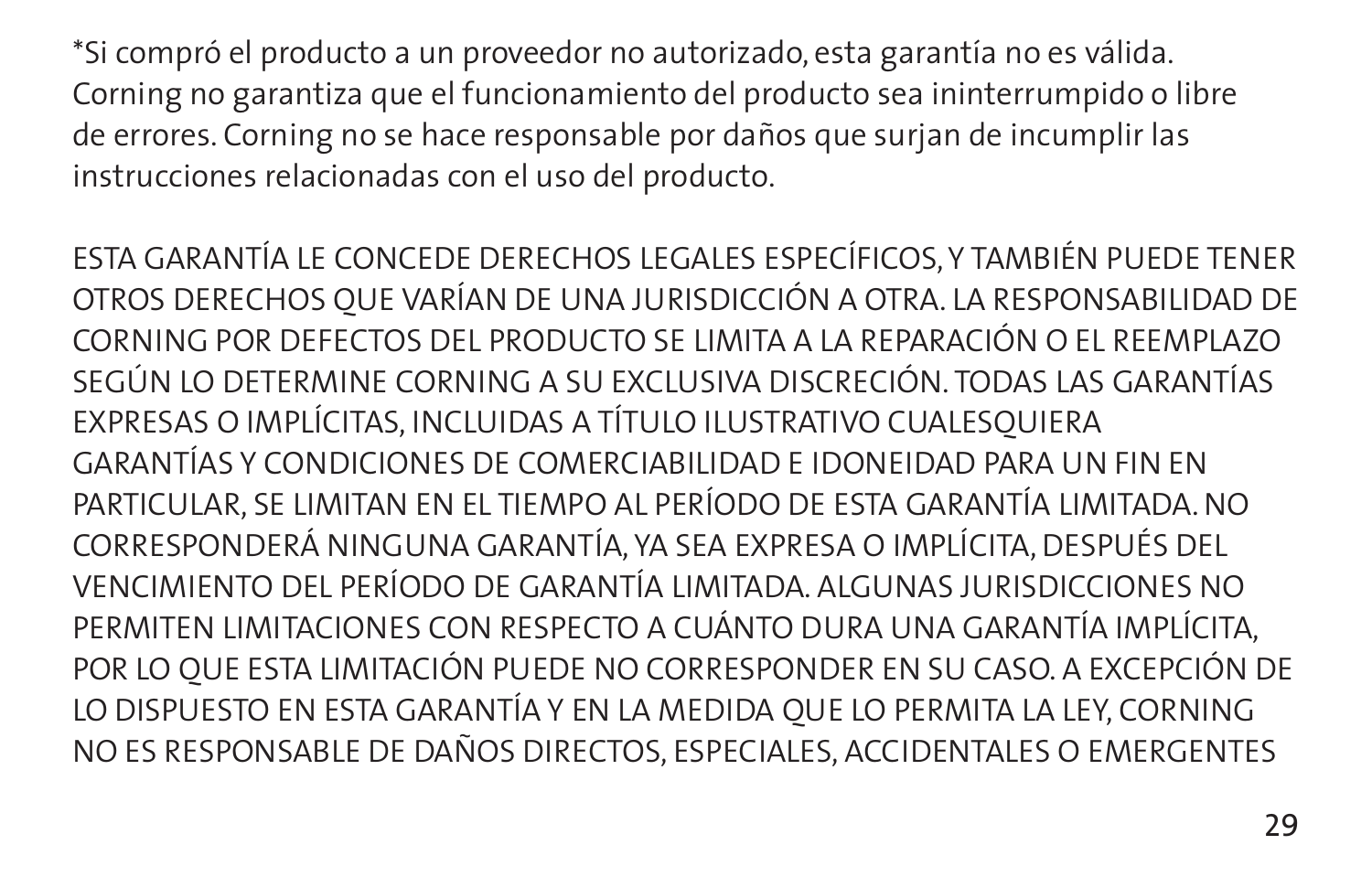QUE RESULTEN DE CUALQUIER INCUMPLIMIENTO DE LA GARANTÍA O LAS CONDICIONES, O EN VIRTUD DE CUALQUIER OTRA TEORÍA LEGAL, INCLUIDOS A TÍTULO ILUSTRATIVO LA PÉRDIDA DE USO, LA PÉRDIDA DE INGRESOS, LA PÉRDIDA DE GANANCIAS REALES O ANTICIPADAS (INCLUIDA LA PÉRDIDA DE GANANCIAS RELACIONADAS CON CONTRATOS); PÉRDIDA DEL USO DE DINERO; PÉRDIDA DE AHORROS ANTICIPADOS; PÉRDIDA DE NEGOCIOS; PÉRDIDA DE OPORTUNIDADES; PÉRDIDA DE RENOMBRE COMERCIAL; PÉRDIDA DE REPUTACIÓN; PÉRDIDA POR DAÑOS O POR CORRUPCIÓN DE DATOS; NI NINGUNA PÉRDIDA DIRECTA O EMERGENTE O DAÑO CAUSADO DE CUALQUIER MODO. LAS LIMITACIONES PRECEDENTES NO SE APLICARÁN A RECLAMACIONES POR FALLECIMIENTO O LESIONES PERSONALES NI A NINGUNA RESPONSABILIDAD LEGAL POR ACCIONES Y/U OMISIONES GRAVES O INTENCIONALES. ALGUNAS JURISDICCIONES NO PERMITEN LA EXCLUSIÓN O LIMITACIÓN DE DAÑOS ACCIDENTALES O EMERGENTES, ASÍ QUE ES POSIBLE QUE LA LIMITACIÓN ANTERIOR NO CORRESPONDA EN SU CASO.

### SI TIENE ALGUNA PREGUNTA O NECESITA AVUDA

Si tiene preguntas sobre esta garantía o el uso y el rendimiento del producto, escriba directamente a: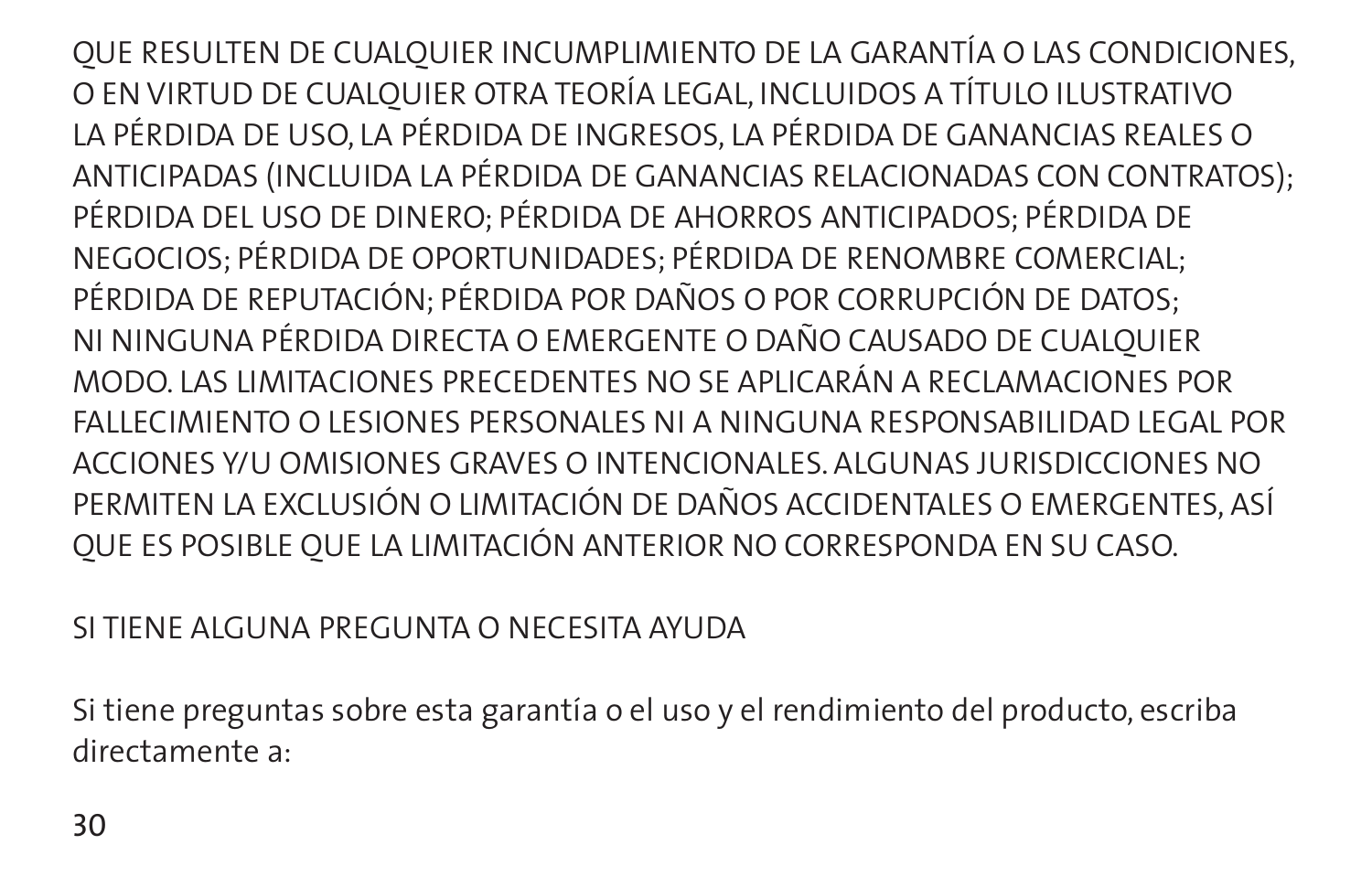Corning Optical Communications LLC • PO Box 489 • Hickory, NC 28603-0489 EE. UU. www.OpticalCablesByCorning.com

Para obtener más información sobre la garantía de los Optical Cables by Corning y para conseguir una versión para imprimir, visite: www.corning.com/opcomm/ OpticalCablesbyCorning/warranty

## **INFORMACIÓN IMPORTANTE**

Lea todas las instrucciones, haga caso de todas las advertencias y conserve estas instrucciones para referencia en el futuro.

Este producto está diseñado para usar la alimentación eléctrica de su host y/o dispositivo periférico. Por lo tanto, el consumo de energía será limitado.

#### Class 1 laser product

Este producto es un producto láser de Clase 1 y cumple con 21CFR 1040.10 y 1040.11 excepto por las prerrogativas conforme al aviso sobre láser No. 50, con fecha 24 de junio de 2007. Cumple con EN (IEC) 60825-1:2007 Ed2, FCC Parte 15 Clase B, CE EN 55020/24 y se ha probado para IEC 60950-1.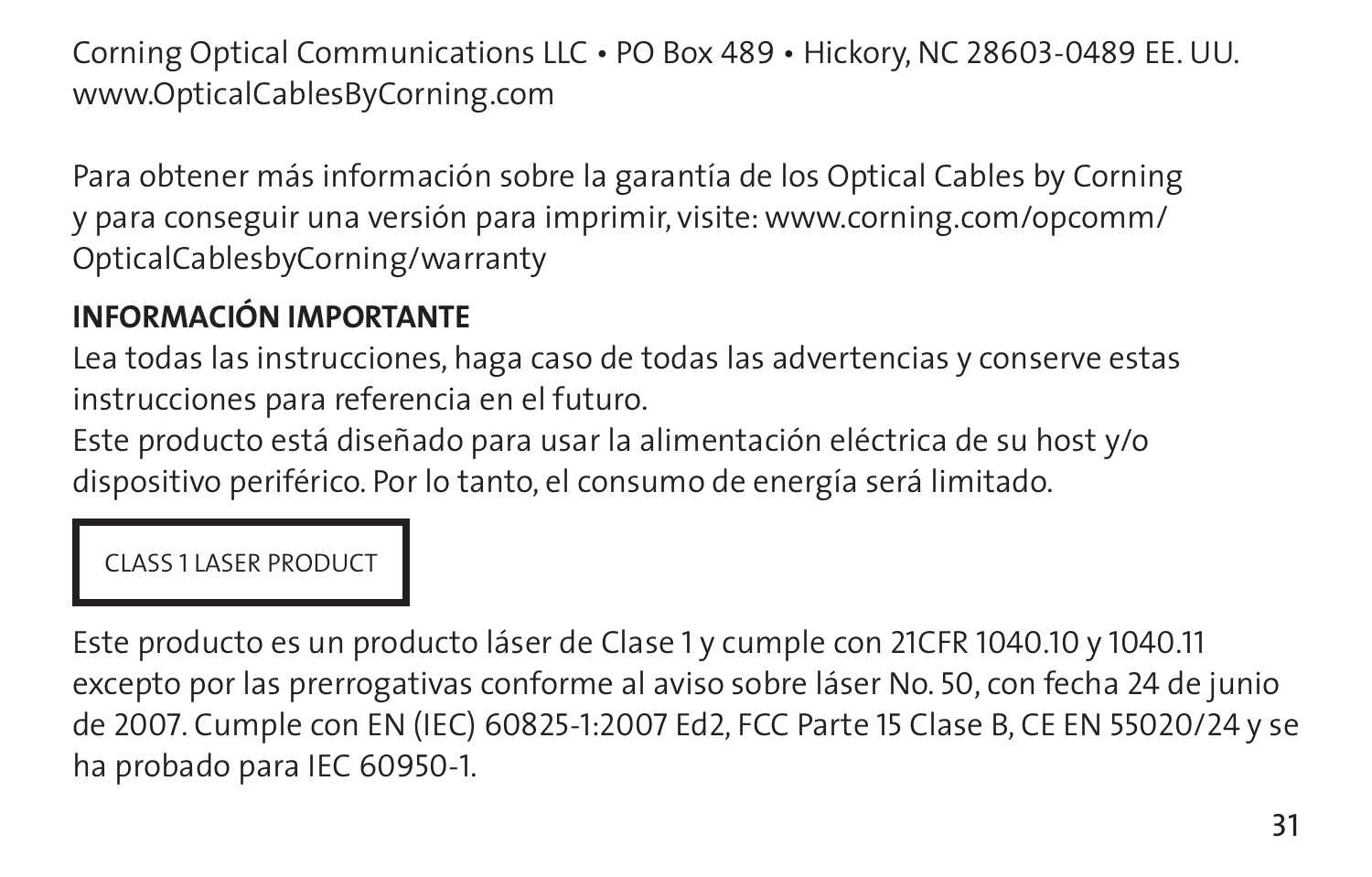## **¡IMPORTANTE!**

Conectar este producto a una fuente eléctrica no aprobada, trabajando por encima de las condiciones máximas absolutas recomendadas puede considerarse un acto de modificación del mismo para su operación con láser. Es requerido por la ley que las personas que lleven a cabo dicho acto recertifiquen y reidentifiquen el producto para su operación con láser conforme a las disposiciones de U.S. 21 CF.

## **DECLARACIÓN DE CONFORMIDAD DE LA FCC**

Este dispositivo cumple con la Parte 15 de las Normas de la FCC. El funcionamiento está sujeto a las siguientes dos condiciones: (1) este dispositivo no puede causar interferencia dañina y (2) este dispositivo debe aceptar cualquier interferencia recibida, incluida la interferencia que puede causar un funcionamiento reducido.

**NOTA:** Este equipo se ha probado y se ha determinado que cumple con los límites de un dispositivo digital de Clase B, conforme a la Parte 15 de las Normas de la FCC. Estos límites están diseñados para proporcionar una protección razonable contra la interferencia dañina en una instalación residencial. Este equipo usa y puede irradiar energía de radiofrecuencia y, si no se instala y usa de acuerdo con las instrucciones, puede provocar interferencia dañina a las comunicaciones de radio. Sin embargo, no hay garantía de que no se producirá interferencia en una instalación específica. Si este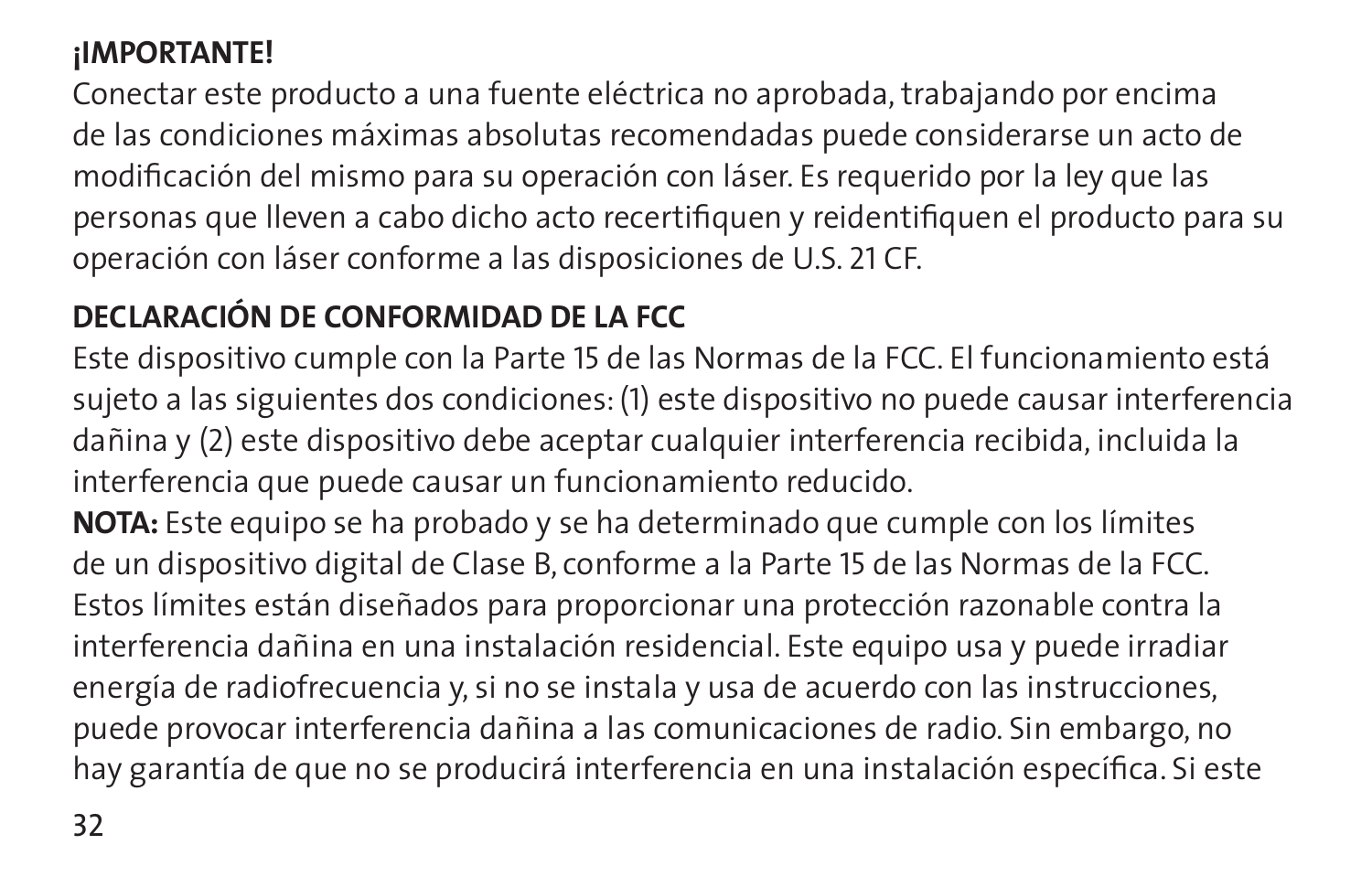equipo efectivamente provoca interferencia a la recepción de radio o televisión, que se puede impedir al encender y apagar el equipo, se recomienda al usuario que intente corregir la interferencia mediante una o más de las medidas siguientes:

- Reoriente o reubique la antena receptora o dispositivo receptor
- Aumente la separación entre el equipo y el receptor
- Conecte el equipo a un tomacorriente en un circuito diferente de aquel al que está conectado el receptor
- Consulte al distribuidor o a un técnico en radio/televisión experimentado.

## **DECLARACIÓN DE CONFORMIDAD CANADIENS**

Este dispositivo cumple con las normas de excepción RSS de la Industria Canadiense. El funcionamiento está sujeto a las siguientes dos condiciones:

(1) Este dispositivo no puede causar interferencia dañina y (2) Este dispositivo debe aceptar cualquier interferencia recibida, incluida la interferencia que puede causar un funcionamiento indeseado del dispositivo.

Cet appareil est conforme aux normes CNR exemptes de licence d'Industrie Canada. Le fonctionnement est soumis aux deux conditions suivantes: (1) cet appareil ne doit pas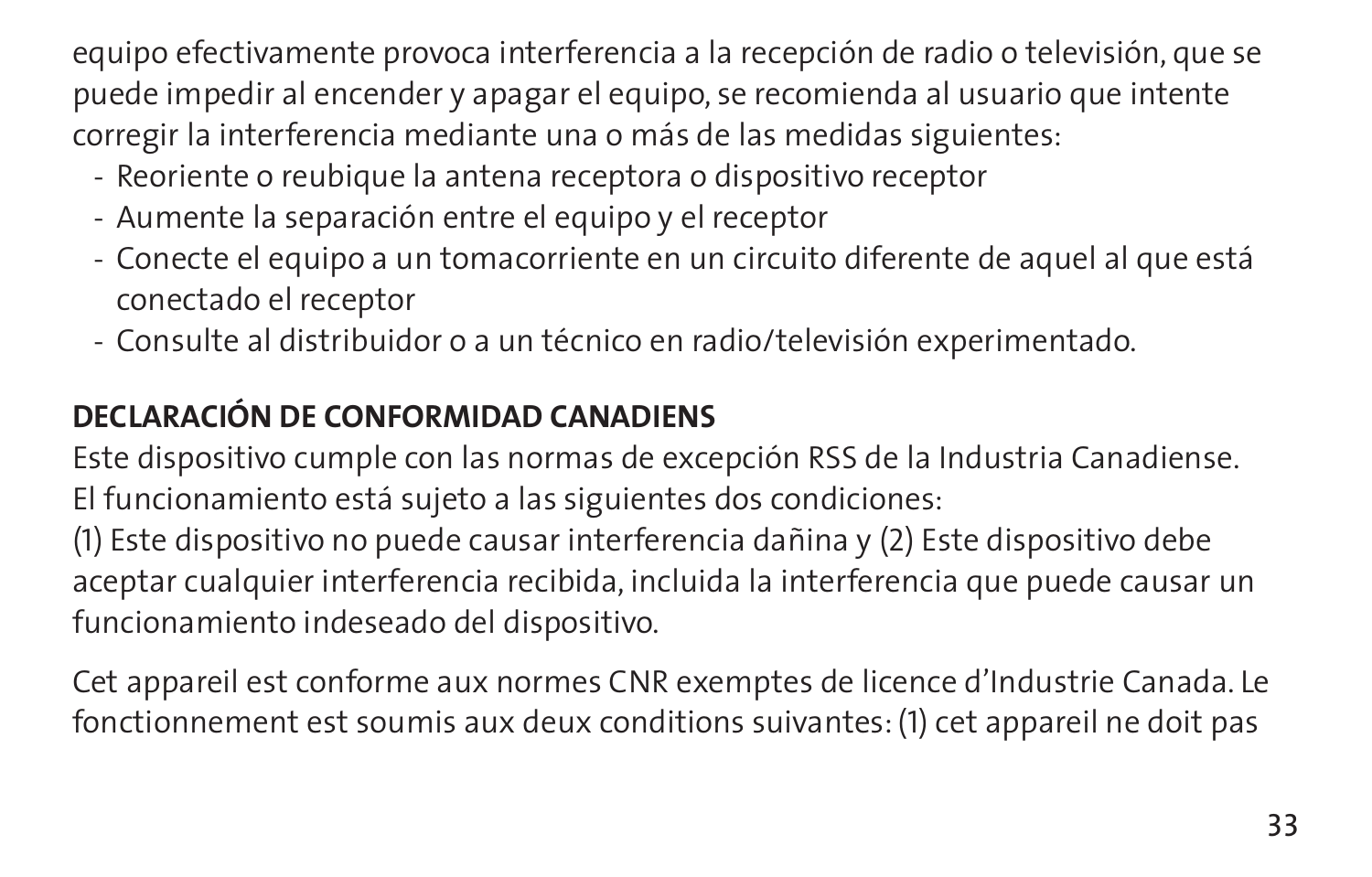provoquer d'interférences et (2) cet appareil doit accepter toute interférence, y compris celles susceptibles de provoquer un fonctionnement non souhaité de l'appareil.

## **DECLARACIÓN DE INDUSTRY CANADA**

Cumple con las especificaciones Clase B ICES-003 canadienses. Cet appareil numérique de la classe B est conforme à la norme NMB-003 du Canada. Este dispositivo cumple con RSS 210 de Industry Canada.

## **PAUTAS Y ADVERTENCIAS DE SEGURIDAD**

**Para evitar una descarga eléctrica, lesiones personales o daños a su cable de Cables ópticos de Corning y para asegurarse de que usa este producto de forma segura, siga las pautas y advertencias de seguridad que se indican a continuación:**

- Use este producto solo como se especifica en este manual.
- No use este producto si se ve dañado.
- No instale este producto en los siguientes lugares:
	- Instalaciones en la pared;
	- Instalaciones en conductos o subterráneas;
	- Cerca de agua, en un lugar húmedo donde se forme condensación fácilmente, como cerca de una ventana o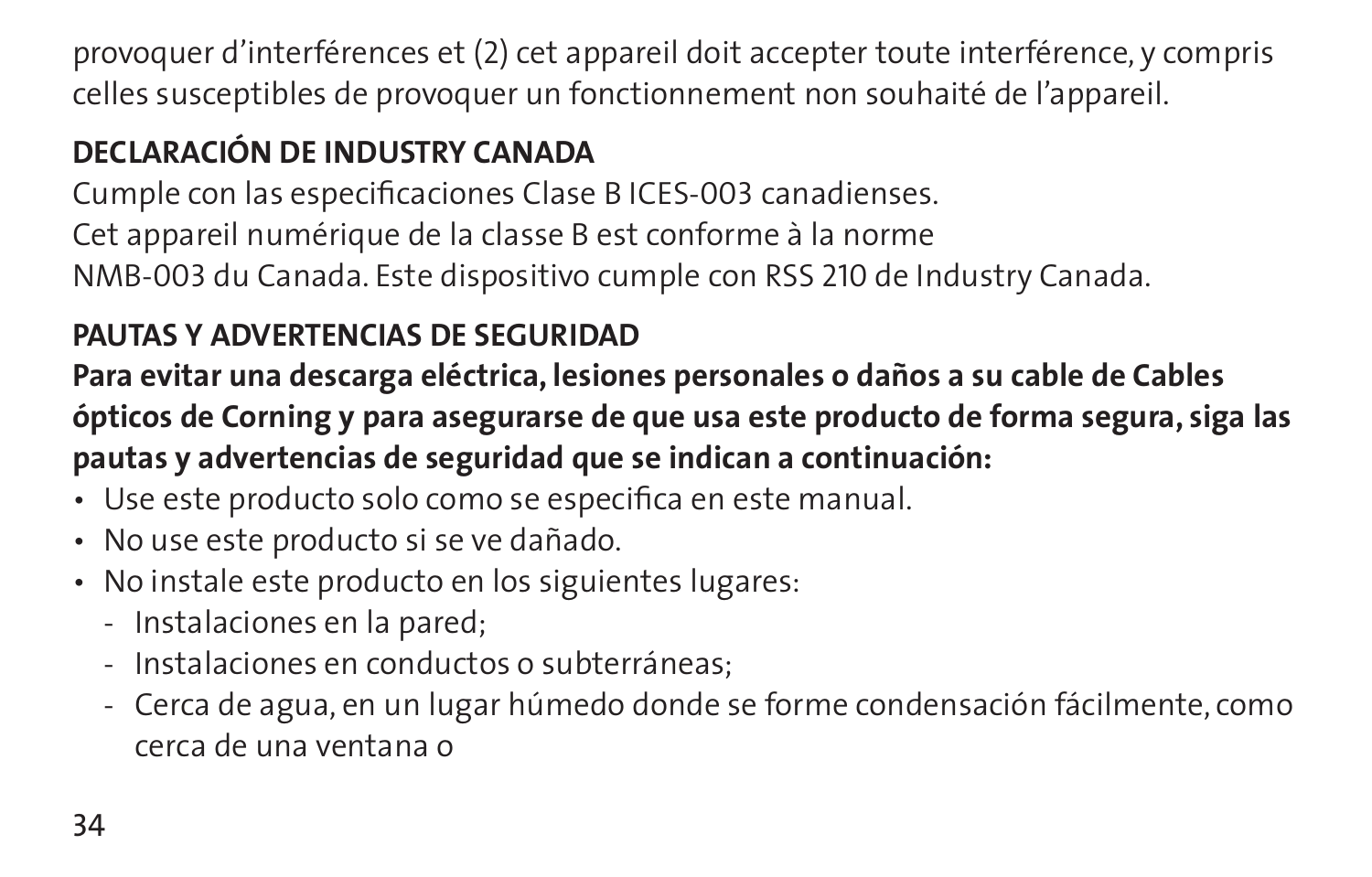- Cerca de fuentes de calor, como radiadores, calefactores, estufas u otros aparatos, incluidos amplificadores que produzcan calor.

## **¡ADVERTENCIA!**

No use este producto en entornos peligrosos que requieran un rendimiento a prueba de fallas, como en la operación de instalaciones nucleares, sistemas de navegación de aeronaves o de comunicaciones, control de tráfico aéreo, máquinas de soporte vital directo, sistemas de armas u otros sistemas en los que la falla del producto podría llevar directamente a la muerte, lesiones personales o grave daño físico o al medio ambiente.

### **¡ADVERTENCIA!**

No use este producto cerca de una fuente de calor ni lo exponga a exceso de agua. No seguir esta advertencia podría ocasionar daños al dispositivo, descargas eléctricas o lesiones personales.

### **¡ADVERTENCIA!**

Este producto no contiene piezas que puedan recibir mantenimiento del usuario. Manipular o modificar este producto podría ocasionar un funcionamiento incorrecto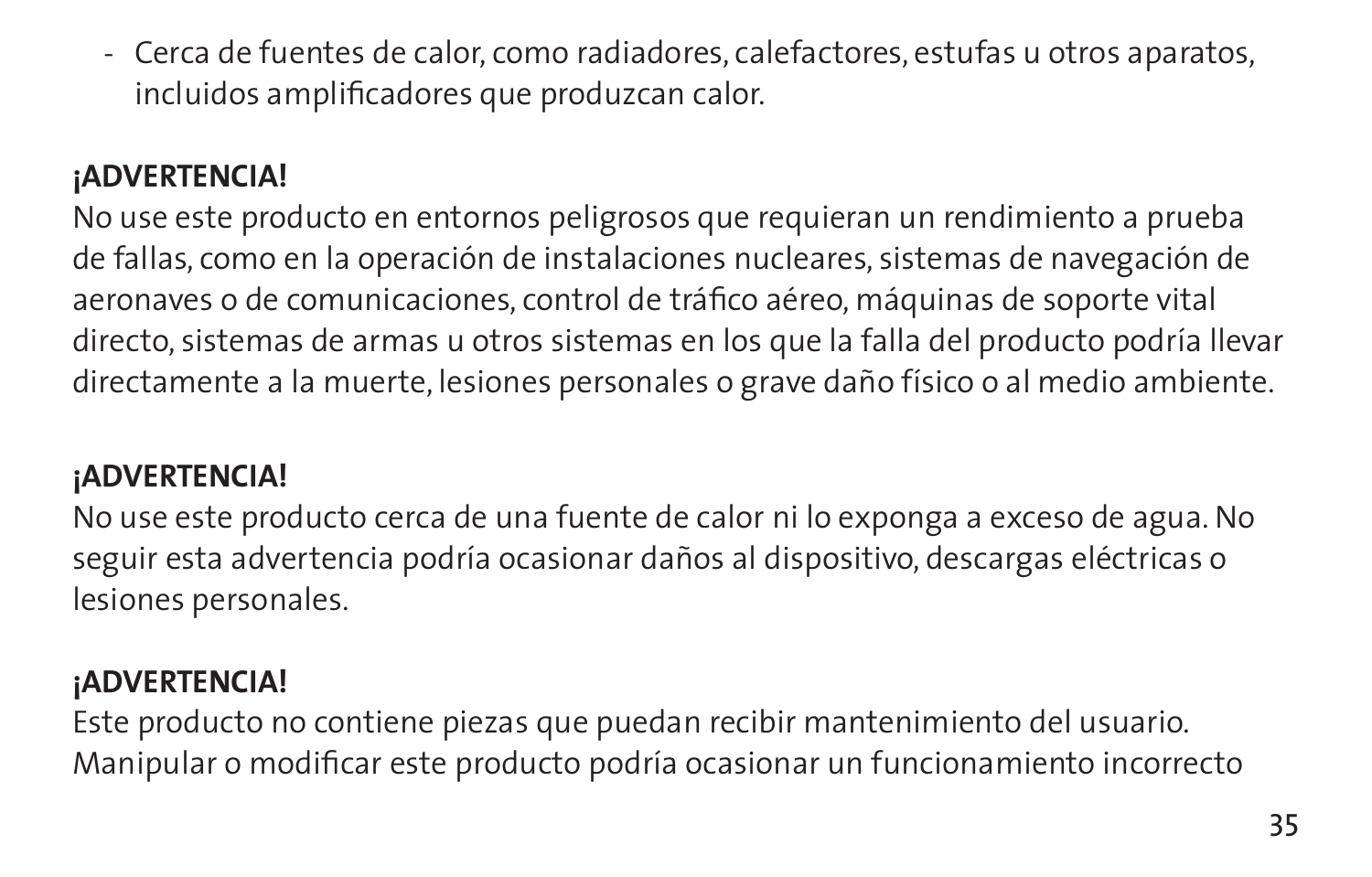del sistema de circuitos del transmisor-receptor y puede exponerlo a radiación láser peligrosa, degradación del dispositivo o una falla del producto. **\*Tenga presente: Manipular o modificar este producto invalidará la garantía del producto.**

## **¡ADVERTENCIA!**

No altere la estructura del producto por ningún motivo. No seguir esta advertencia podría ocasionar daños al dispositivo, descargas eléctricas o lesiones personales.

### **¡ADVERTENCIA!**

Para prevenir una estrangulación, mantenga el dispositivo fuera del alcance de los niños.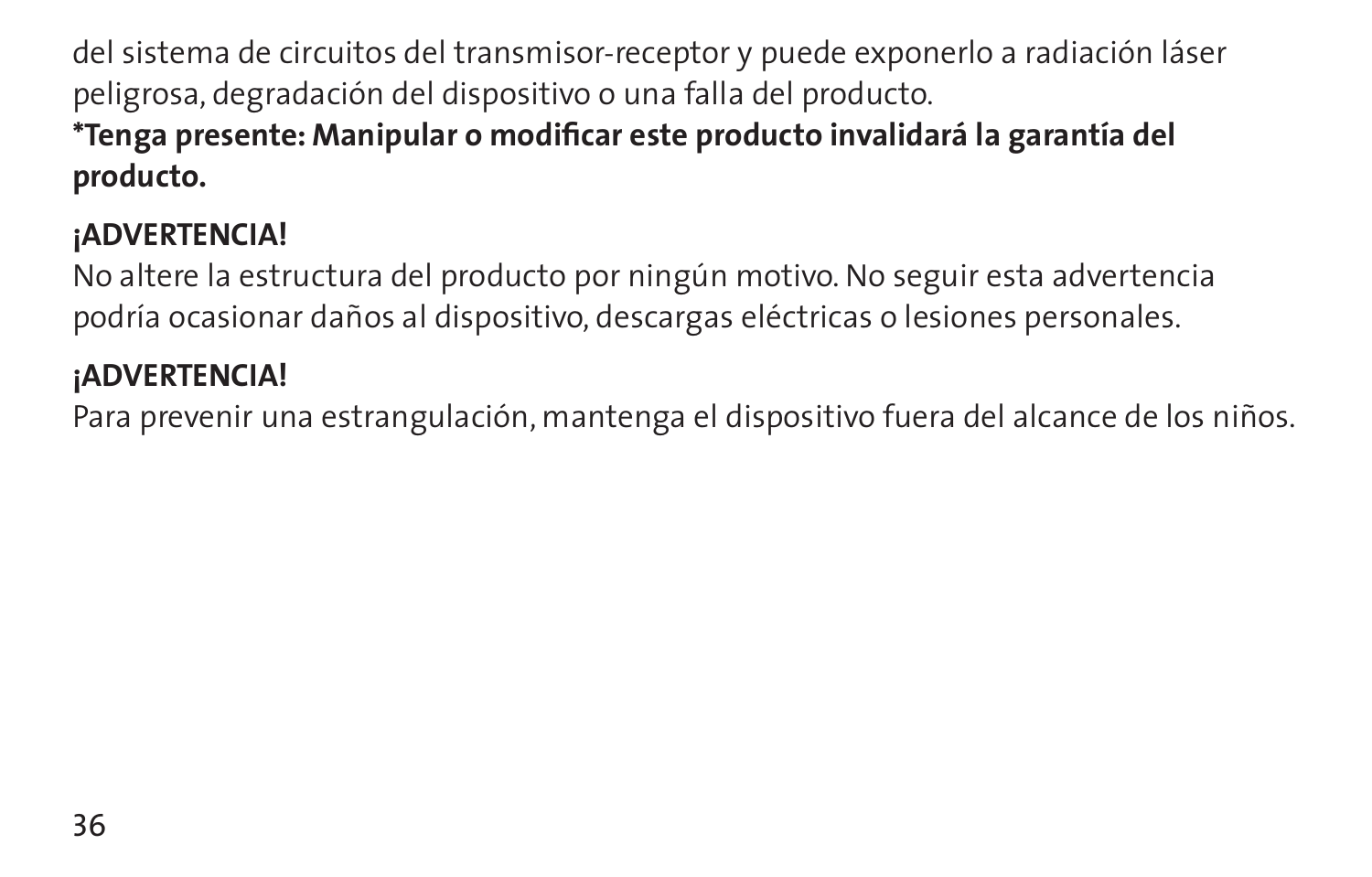# **Francés**

# **Utilisation prévue**

Ce produit a été conçu pour relier un ordinateur ou un hôte à un périphérique. Il n'a pas été conçu pour un usage dans des environnements dangereux nécessitant des performances à sécurité intégrée, par exemple pour l'exploitation d'installations nucléaires, de systèmes de navigation ou de communication aériennes, de systèmes pour le contrôle de la circulation aérienne, d'équipement de maintien des fonctions vitales, de systèmes d'arme ou d'autres systèmes dans lesquels une défaillance du produit risquerait d'entraîner directement la mort, des lésions corporelles ou des dommages matériels ou environnementaux graves. L'acheteur s'engage à ne pas utiliser le produit, ni aucune partie de celui-ci, avec de tels systèmes.

Pour éviter tout dommage aux pièces constituant ce produit, assurez-vous de l'installer dans un endroit où la température et l'humidité sont adéquates.

Plages de température et d'humidité: Température de fonctionnement entre 0° et 45°C (32° à +113°F) Température de stockage et de transport entre -20° et 85°C (-4° à 185°F) Humidité relative (sans condensation) entre 5 et 85% HR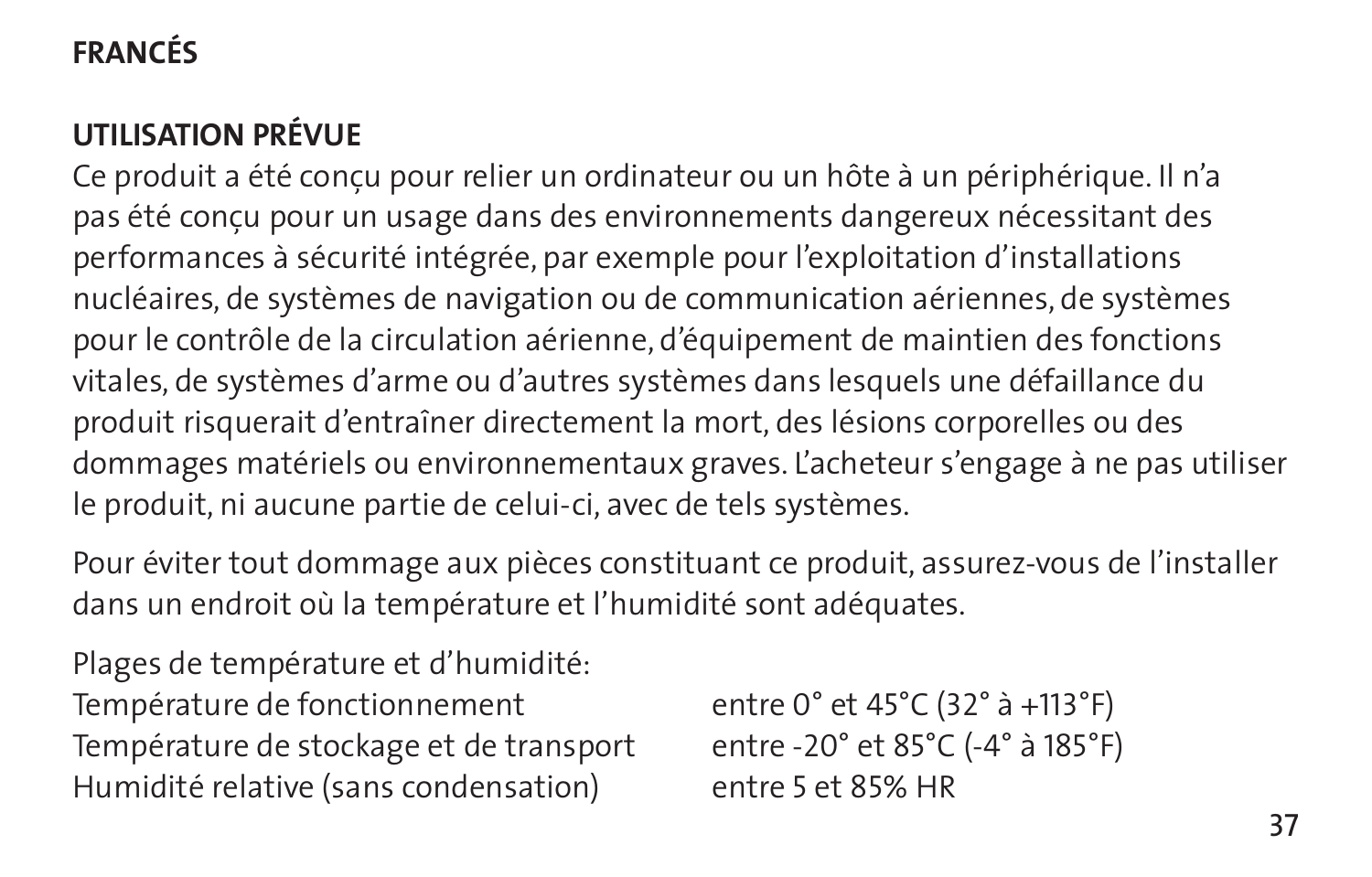## **GARANTIE LIMITÉE**

Corning Optical Communications (« Corning ») garantit ce produit contre tout défaut de matériel ou de fabrication dans des conditions normales d'utilisation et d'entretien, pour une période de UN (1) AN à compter de la date d'achat au détail par l'acheteur initial (« période de garantie »). Si une défectuosité survient et qu'une réclamation valide est reçue pendant la période de garantie, Corning choisira, à sa discrétion et dans la mesure permise par la loi, soit (1) de réparer le produit défectueux sans frais, en utilisant des pièces de remplacement neuves ou remises à neuf, soit (2) de remplacer le produit par un produit neuf ou qui a été fabriqué à partir de pièces neuves ou de pièces d'occasion encore utilisables, et qui est au moins fonctionnellement équivalant au produit original. Aux fins de la présente garantie limitée, le terme « remis à neuf » fait référence à un produit ou à une pièce qui a retrouvé ses caractéristiques d'origine. IL S'AGIT DE VOTRE UNIQUE RECOURS EN CAS DE DÉFECTUOSITÉ.

### OBTENTION DU SERVICE DE GARANTIE

Sous réserve des droits du consommateur prévus par la législation en vigueur, pour bénéficier de la garantie, vous devez retourner le produit à un détaillant Corning agréé avec votre reçu ou une preuve d'achat. Si vous avez acheté le produit auprès d'un revendeur non agréé, votre garantie limitée Corning ne sera pas valide.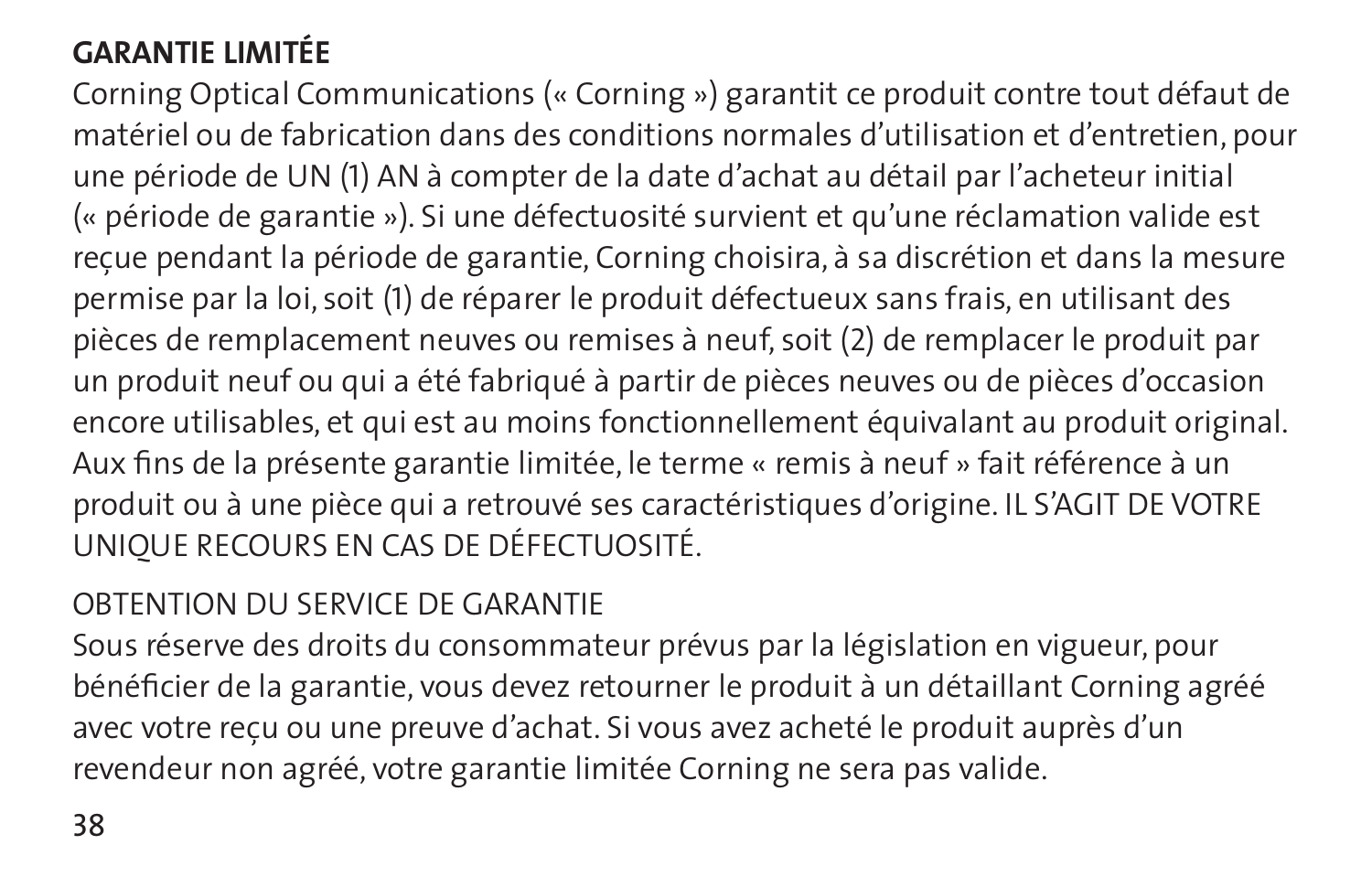LA GARANTIE EST VALABLE DANS LES PAYS SUIVANTS États-Unis d'Amérique et Canada.

#### EXCLUSIONS ET LIMITATIONS

Cette garantie limitée est uniquement valide pour Optical Cables by Corning acheté aux États-Unis d'Amérique et au Canada.

Cette garantie limitée couvre uniquement les défauts de matériel et de fabrication du produit lors d'une utilisation et d'un entretien normaux. Cette garantie limitée ne s'applique pas aux cas suivants : (a) dommages consécutifs à l'utilisation avec des produits non compatibles ; (b) dommages consécutifs à un accident, une mauvaise utilisation, une inondation, un incendie, une catastrophe naturelle ou toute autre cause

extérieure ; (c) dommages causés par une utilisation du produit non conforme aux applications autorisées ou prévues décrites par Corning ; (d) dommages consécutifs à la falsification, la modification ou l'altération du produit sans l'accord écrit express de Corning ; et (e) des dommages esthétiques, comprenant, mais sans s'y limiter, des bosselures et du plastique cassé sur les ports.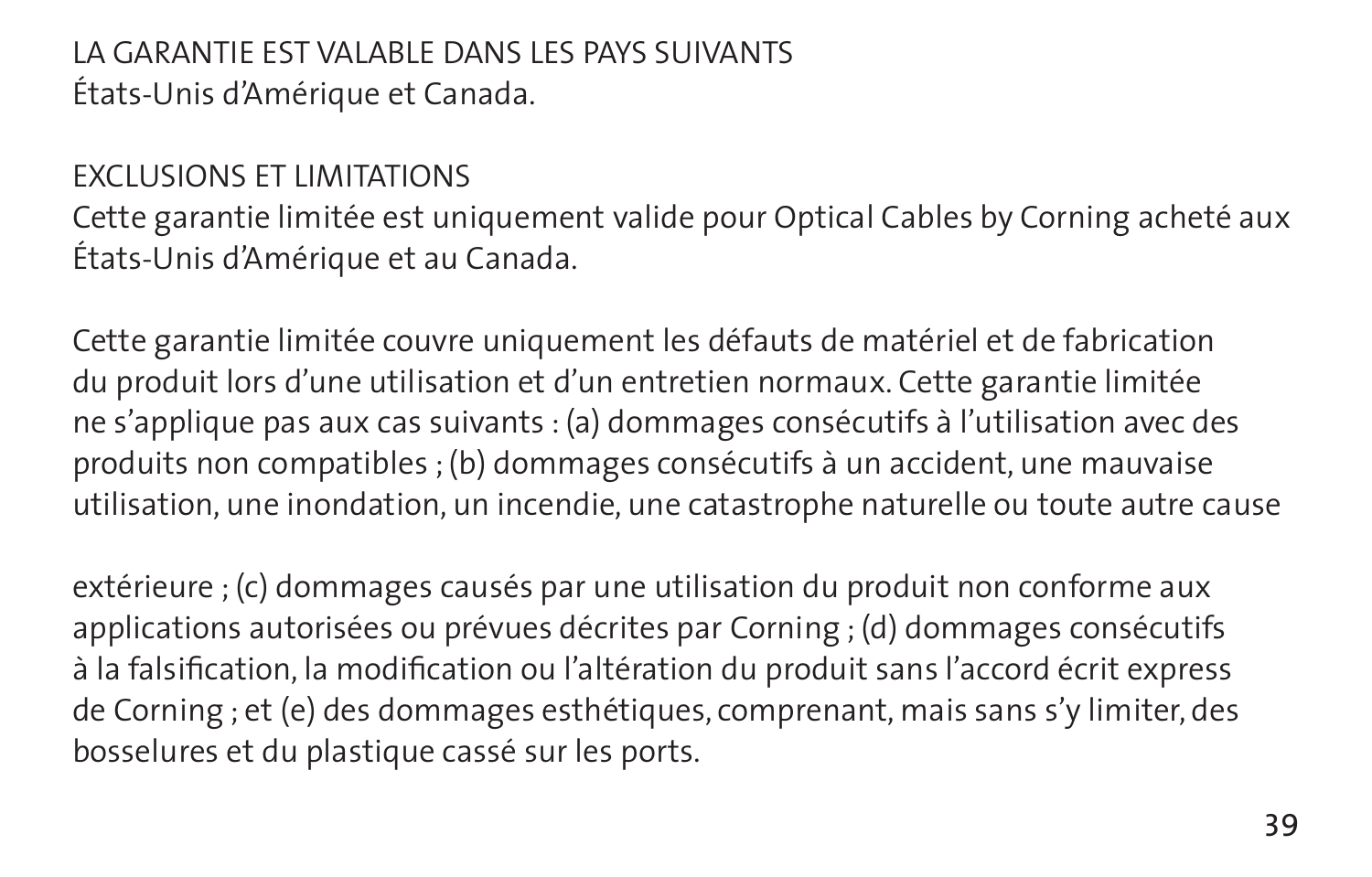Cette garantie n'est pas transférable.

\*Cette garantie n'est pas valide si vous avez acheté le produit auprès d'un revendeur non agréé.

Corning ne garantit pas que le fonctionnement du produit sera ininterrompu et sans erreur. Corning n'est pas responsable des dommages consécutifs au non respect des instructions d'utilisation du produit.

CETTE GARANTIE VOUS DONNE DES DROITS SPÉCIFIQUES RECONNUS PAR LA LOI ET VOUS POURRIEZ AVOIR D'AUTRES DROITS QUI VARIENT D'UNE JURIDICTION À L'AUTRE. LA RESPONSABILITÉ DE CORNING CONCERNANT LES DÉFAUTS DE MATÉRIEL EST LIMITÉE À LA RÉPARATION OU AU REMPLACEMENT, TEL QUE DÉTERMINÉ À LA SEULE DISCRÉTION DE CORNING. TOUTE GARANTIE EXPRESSE OU IMPLICITE, COMPRENANT, MAIS SANS S'Y LIMITER, DES GARANTIES IMPLICITES ET DES CLAUSES DE VALEUR MARCHANDE OU D'ADÉQUATION À UN USAGE PARTICULIER, EST LIMITÉE DANS LE TEMPS SELON LES TERMES DE CETTE GARANTIE LIMITÉE. AUCUNE GARANTIE, QU'ELLE SOIT EXPRESSE OU IMPLICITE, NE S'APPLIQUERA APRÈS L'EXPIRATION DE LA PÉRIODE DE GARANTIE LIMITÉE.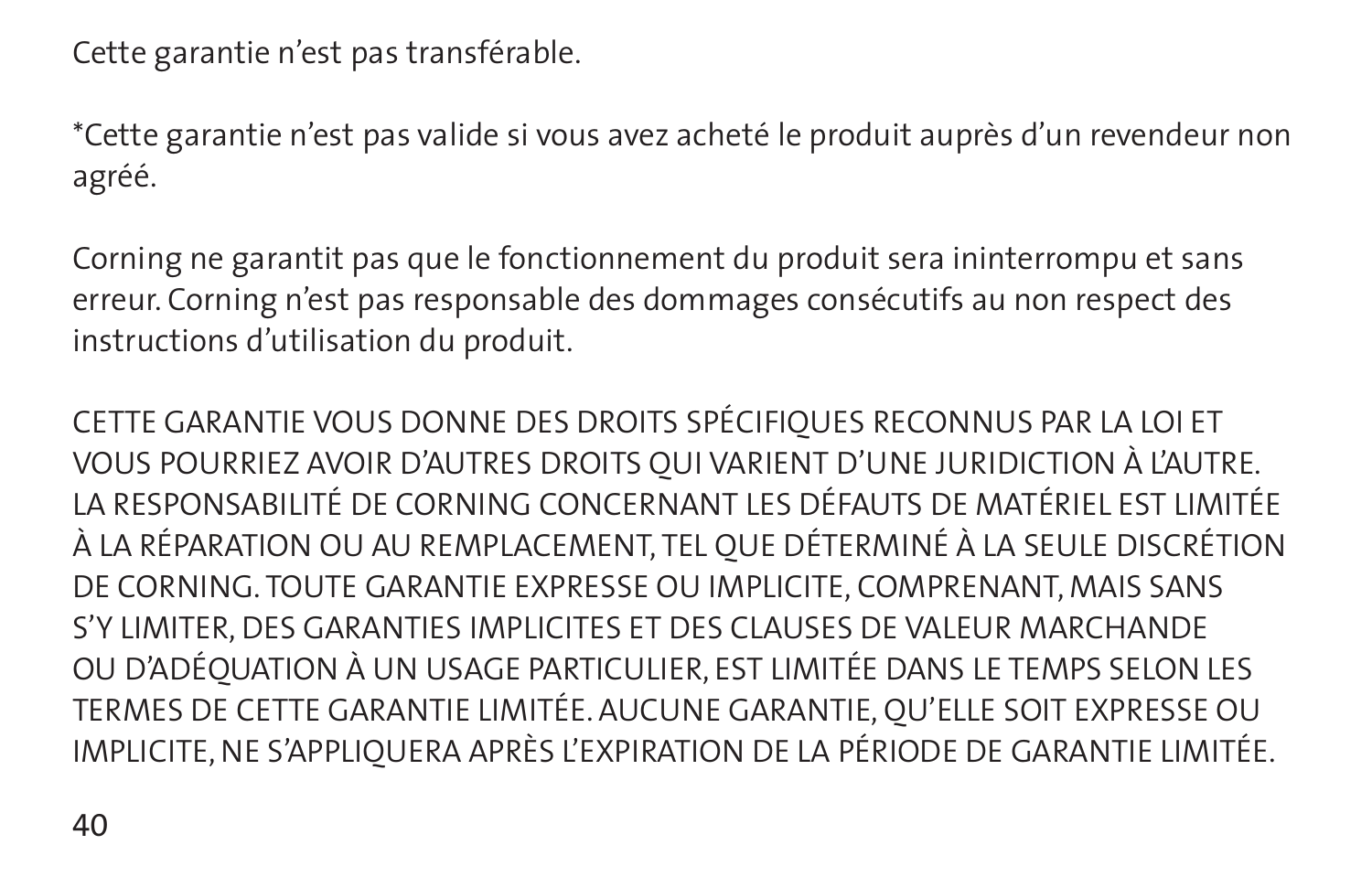CERTAINES JURIDICTIONS N'AUTORISENT PAS LES LIMITATIONS DE RESPONSABILITÉ SUR LA DURÉE D'UNE GARANTIE IMPLICITE, DE SORTE QUE CETTE LIMITATION PEUT NE PAS S'APPLIQUER À VOUS. À L'EXCEPTION DE CE QUI EST DÉCRIT DANS CETTE GARANTIE ET DANS LA MESURE PERMISE PAR LA LÉGISLATION, CORNING NE PEUT EN AUCUN CAS ÊTRE TENU RESPONSABLE DES DOMMAGES DIRECTS, SPÉCIAUX, ACCESSOIRES OU IMMATÉRIELS CONSÉCUTIFS À UNE VIOLATION DE LA GARANTIE OU D'UNE CLAUSE DE LA GARANTIE, OU CONFORMÉMENT À TOUTE AUTRE THÉORIE JURIDIQUE, COMPRENANT, MAIS SANS S'Y LIMITER, L'IMPOSSIBILITÉ D'UTILISER LE PRODUIT, LA PERTE DE BÉNÉFICES, LA PERTE DE PROFITS RÉELS OU ANTICIPÉS (INCLUANT LA PERTE DE PROFITS SUR DES CONTRATS), LA PERTE D'UTILISATION D'ARGENT, LA PERTE D'ÉCONOMIES ANTICIPÉES, L'INTERRUPTION D'ACTIVITÉ, LA PERTE D'OPPORTUNITÉS, LA PERTE DE CLIENTÈLE, LA PERTE DE RÉPUTATION, LA PERTE, DES DOMMAGES OU UNE CORRUPTION DE DONNÉES, OU TOUT AUTRE PERTE OU DOMMAGES INDIRECTS OU IMMATÉRIELS QUELLE QU'EN SOIT LA CAUSE. LA LIMITATION PRÉCITÉE NE PEUT PAS S'APPLIQUER EN CAS DE DÉCÈS OU DE PRÉJUDICE CORPOREL OU EN CAS DE RESPONSABILITÉ IMPOSÉE PAR LA LOI POUR DES ACTES ET/OU OMISSIONS INTENTIONNELS ET ÉQUIVALANT À UNE FAUTE LOURDE. CERTAINES JURIDICTIONS N'AUTORISENT PAS L'EXCLUSION OU LA LIMITATION DE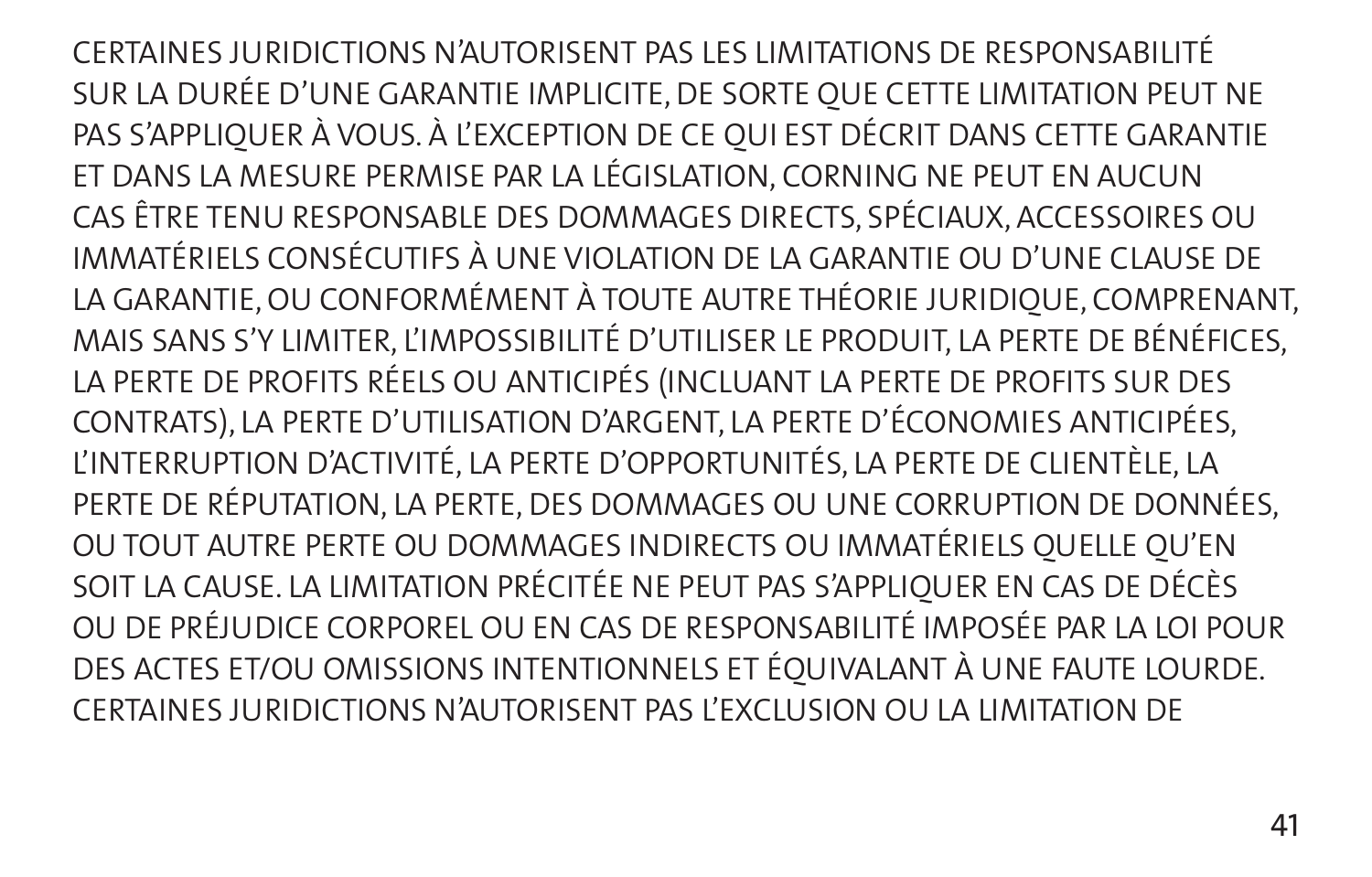RESPONSABILITÉ POUR LES DOMMAGES INDIRECTS OU ACCESSOIRES, DE SORTE QUE LA LIMITATION CI-DESSUS PEUT NE PAS S'APPLIQUER À VOUS.

SI VOUS AVEZ DES QUESTIONS OU SI VOUS AVEZ BESOIN D'AIDE

Si vous avez des questions sur cette garantie ou sur l'utilisation et le fonctionnement du produit, écrivez directement à :

Corning Optical Communications LLC • PO Box 489 • Hickory, NC 28603-0489 USA www.OpticalCablesByCorning.com

Pour obtenir plus d'informations ainsi qu'une version imprimable de votre garantie Optical Cables by Corning, veuillez vous rendre à l'adresse suivante : www.corning.com/ opcomm/OpticalCablesbyCorning/warranty

### **RENSEIGNEMENTS IMPORTANTS**

Veuillez lire toutes les instructions, tenir compte de tous les avertissements et conserver ces instructions à des fins de référence future.

Ce produit a été conçu de façon à utiliser l'alimentation électrique de son hôte ou de son périphérique. Par conséquent, la consommation d'énergie est limitée.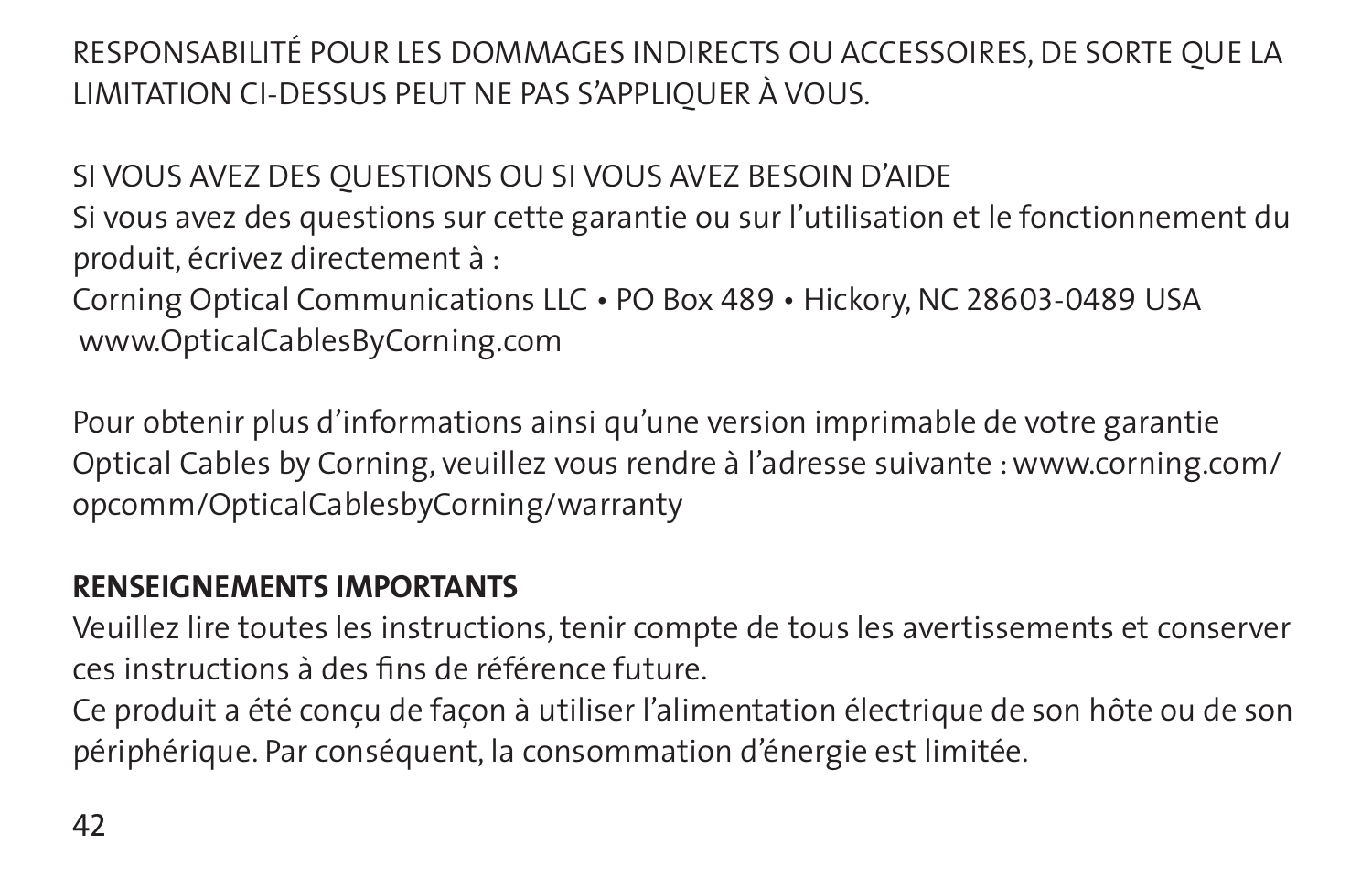## Class 1 laser product

Ce câble est un produit laser de la Classe 1 et est conforme aux normes 21CFR 1040.10 et 1040.11 sauf pour les déviations relatives à la directive Laser Notice No. 50 du secrétariat américain aux produits alimentaires et pharmaceutiques (FDA), daté du 24 juin 2007. Il est conforme à la norme CEI 60825-1 Édition 2. 2007; à la partie 15, classe B des règles de la FCC; et il a été testé selon la norme CEI 60950-1.

**Avertissement – l'Utilisation de contrôles ou tout ajustement de fonctionnement autres que ceux indiqués dans la document ci-jointe peuvent engendrer des radiations dangereuses.**

### **IMPORTANT!**

Le fait de brancher ce produit sur une source électrique non approuvée, le faisant fonctionner au-delà des conditions maximales absolues, peut être considéré comme la modification ou la fabrication d'un produit laser. Les personnes qui accomplissent de tels actes sont tenues par la loi d'homologuer et d'identifier à nouveau le produit laser en vertu des dispositions de l'U.S. 21 CF.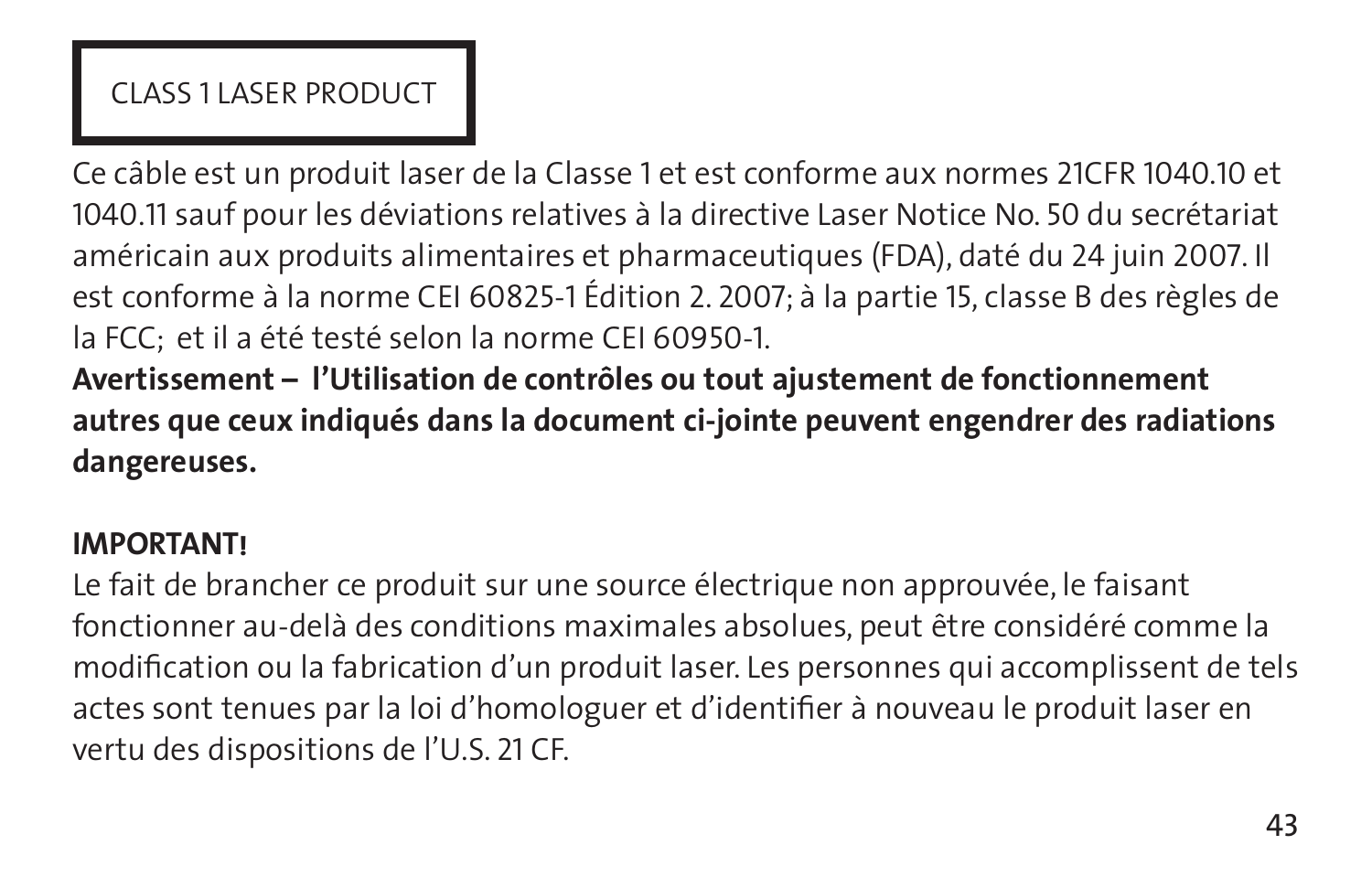# **DÉCLARATION DE CONFORMITÉ AUX NORMES DE LA FCC**

Cet équipement est conforme à la partie 15 de la réglementation de la FCC. Le fonctionnement est soumis aux deux conditions suivantes: (1) cet équipement ne doit pas provoquer d'interférences nuisibles et (2) cet équipement doit accepter toute autre interférence reçue, y compris celles susceptibles de provoquer un fonctionnement non souhaité.

**REMARQUE**: Le présent équipement a fait l'objet d'essais qui ont démontré qu'il respecte les limites imposées aux appareils numériques de classe B, conformément à la partie 15 de la réglementation de la FCC. Ces limites sont définies de façon à assurer une protection raisonnable contre les interférences nuisibles dans une installation résidentielle. Cet équipement utilise et peut émettre de l'énergie des fréquences radio et, s'il n'est pas installé et utilisé conformément aux instructions, il peut provoquer des interférences nuisibles aux communications radio. Cependant, rien ne permet de garantir que ces interférences ne se produiront pas dans certaines installations. Si cet équipement produit des interférences nuisibles à la réception des signaux de radio ou de télévision, ce que vous pouvez déterminer en éteignant et en allumant l'équipement, nous vous recommandons d'essayer d'éliminer l'interférence de l'une des façons suivantes :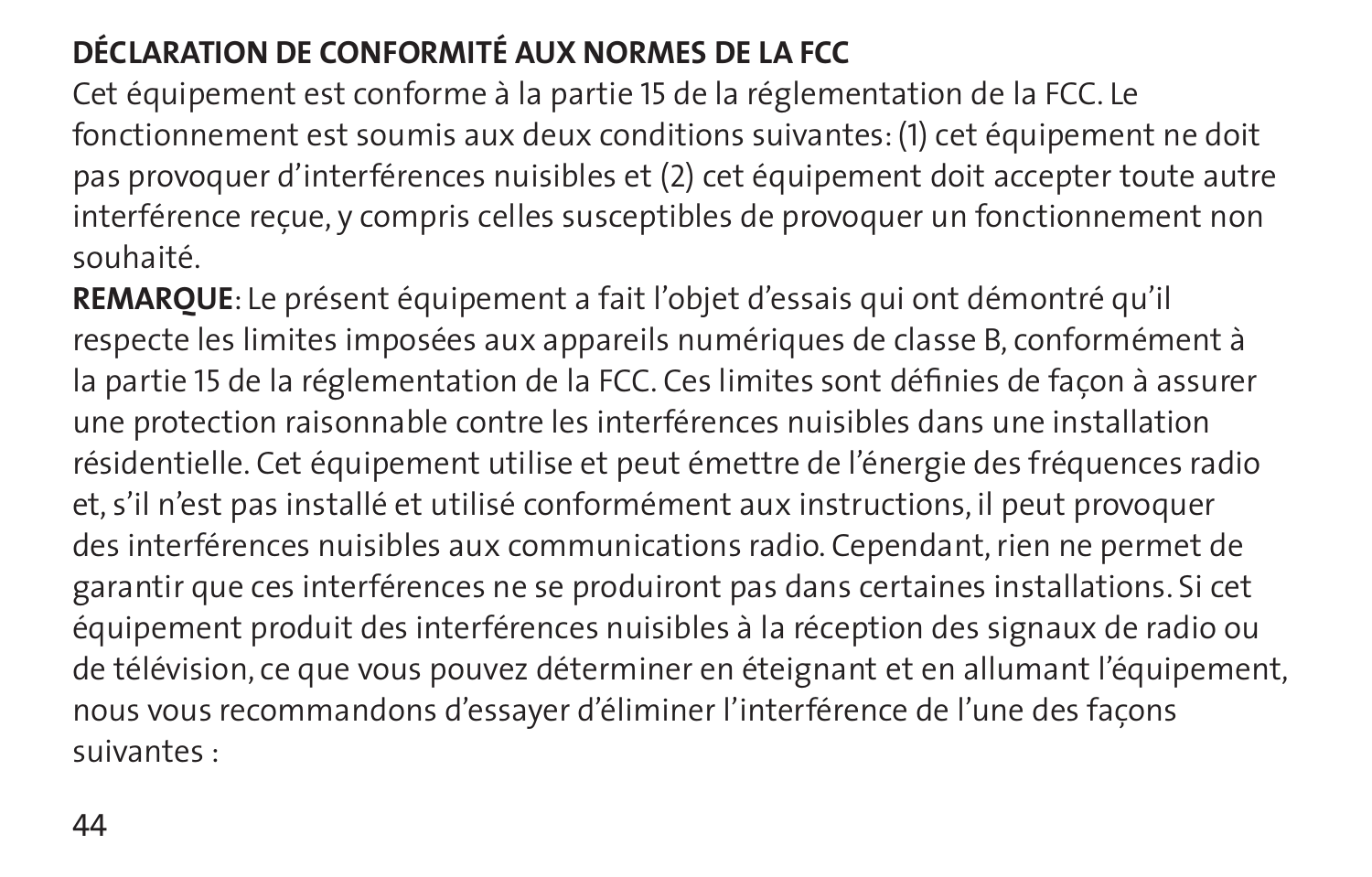- réorienter ou repositionner l'antenne de réception ou l'appareil;
- augmenter la distance séparant l'équipement du récepteur;
- brancher l'équipement sur une prise d'un circuit différent de celui où le récepteur est branché;
- consulter le fournisseur ou un technicien radio/TV qualifié.

# **DÉCLARATION DE CONFORMITÉ AUX NORMES CANADIENNES**

This device complies with Industry Canada license-exempt RSS standard(s). Operation is subject to the following two conditions:

(1) this device may not cause interference, and (2) this device must accept any interference, including interference that may cause undesired operation of the device.

Cet appareil est conforme aux normes CNR exemptes de licence d'Industrie Canada. Le fonctionnement est soumis aux deux conditions suivantes: (1) cet appareil ne doit pas provoquer d'interférences et (2) cet appareil doit accepter toute interférence, y compris celles susceptibles de provoquer un fonctionnement non souhaité de l'appareil.

# **DÉCLARATION D'INDUSTRIE CANADA**

Complies with the Canadian ICES-003 Class B specifications. Cet appareil numérique de la classe B est conforme à la norme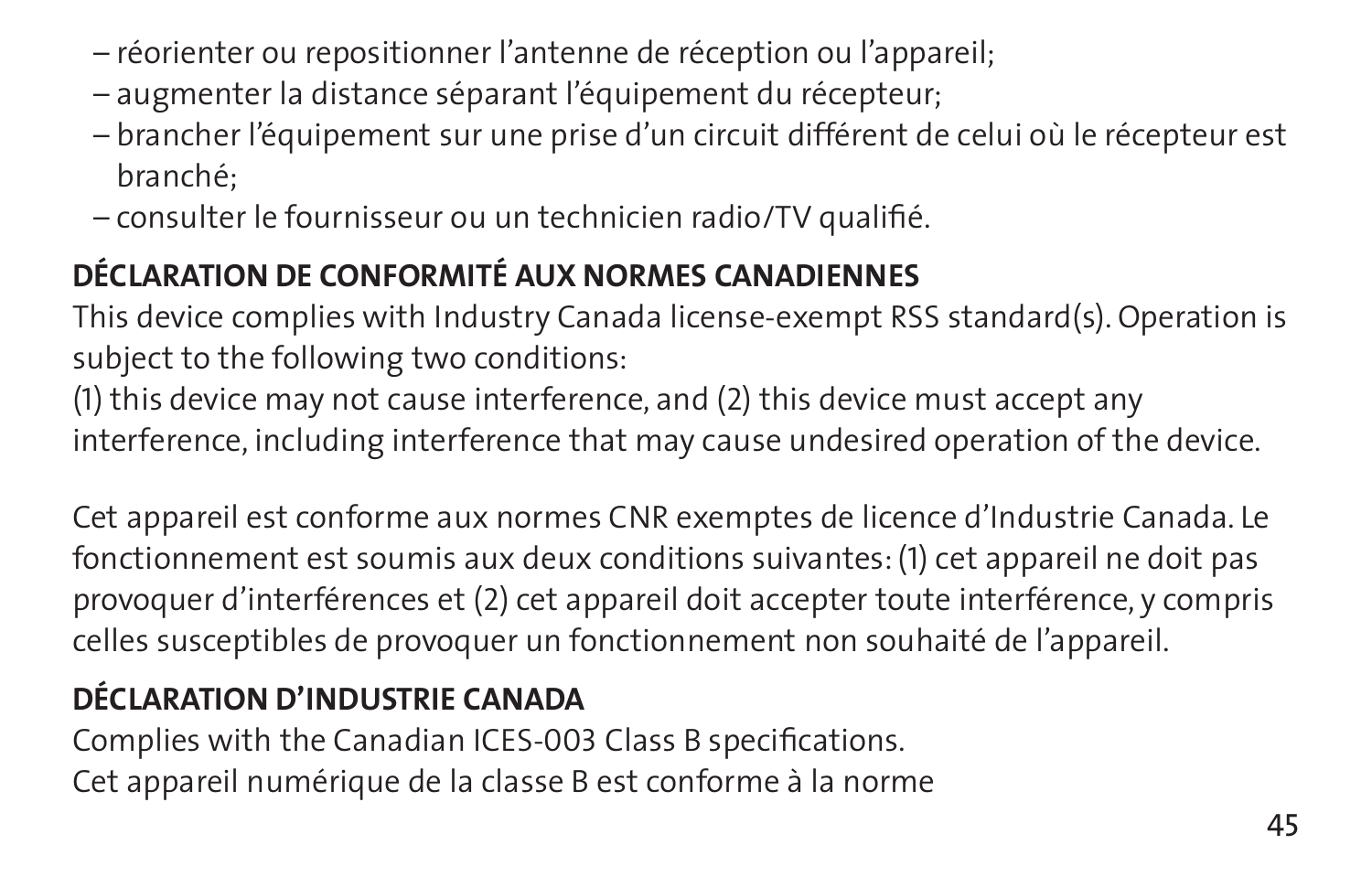NMB-003 du Canada. Cet appareil est conforme à la norme CNR 210 d'Industrie Canada.

## **CONSIGNES DE SÉCURITÉ ET AVERTISSEMENTS:**

**Pour éviter les décharges électriques, les lésions corporelles ou les dommages au câble optique de Corning et vous assurer d'utiliser ce produit en toute sécurité, vous devez respecter les consignes de sécurité et les avertissements suivants:**

- Utilisez ce produit conformément aux indications du présent manuel.
- N'utilisez pas ce produit s'il semble endommagé.
- N'installez pas ce produit dans les endroits suivants:
	- à l'intérieur des murs;
	- à l'intérieur de conduits ou d'installations souterraines;
	- à proximité d'un point d'eau, dans un endroit humide ou dans un endroit où la condensation se produit facilement, par exemple près d'une fenêtre; ni
	- à proximité de sources de chaleur comme des radiateurs, des bouches de chaleur, des poêles ou d'autres équipements, y compris des amplificateurs, produisant de la chaleur.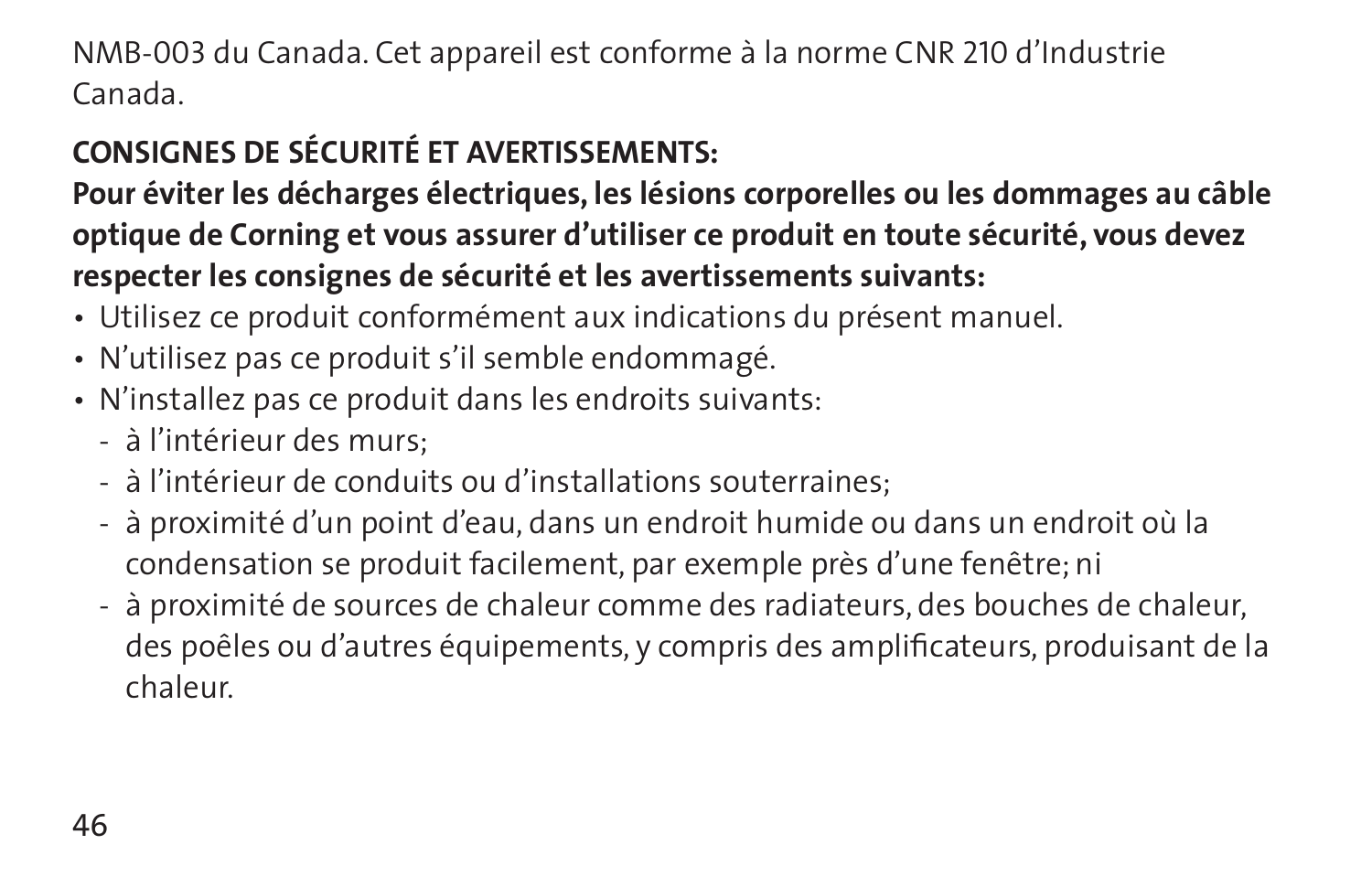### **AVERTISSEMENT!**

N'utilisez pas ce produit dans des environnements nécessitant des performances à sécurité intégrée, par exemple pour l'exploitation d'installations nucléaires, de systèmes de navigation ou de communication aériennes, de systèmes pour le contrôle de la circulation aérienne, d'équipement de maintien des fonctions vitales, de systèmes d'arme ou d'autres systèmes dans lesquels une défaillance du produit risquerait d'entraîner directement la mort, des lésions corporelles ou des dommages matériels ou environnementaux graves.

### **AVERTISSEMENT!**

N'utilisez pas ce produit à proximité d'une source de chaleur et ne l'exposez pas à une quantité excessive d'eau. Le non-respect de cet avertissement peut endommager l'équipement, provoquer une décharge électrique ou causer des lésions corporelles.

### **AVERTISSEMENT!**

Ce produit ne contient aucune pièce réparable par l'utilisateur. Toute altération ou modification du produit pourrait entraîner un mauvais fonctionnement du circuit de l'émetteur-récepteur, et peut présenter un risque de rayonnement laser dangereux pour l'utilisateur, et entraîner une dégradation de l'appareil ou une défaillance du produit.